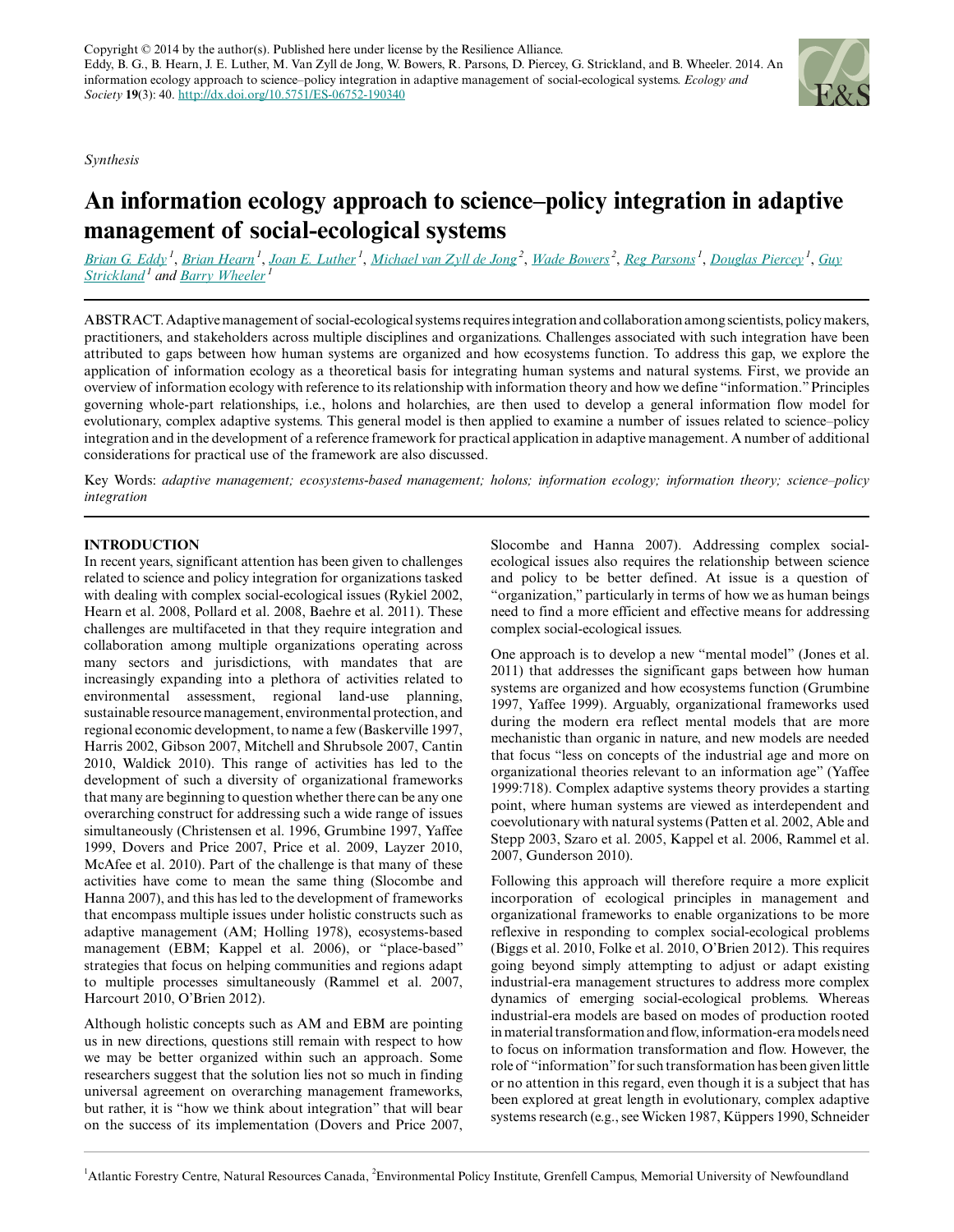and Kay 1994, Stonier 1997, Coren 1998, Kay 2000, Salthe 2003, Hogeweg 2007). Whereas much of this work builds on Shannon and Weaver's (1949) "Information Theory," its focus on mathematical and quantitative aspects of information transmission and communication is limited in addressing more ephemeral, qualitative dimensions of information processes in dynamic human organizational environments.

To address these aspects, we examine the emerging field of "information ecology" as a means for integrating multiple aspects of information flow as it relates to organizational structural and functional configurations for science–policy integration in general and AM in particular. We do this by synthesizing theoretical elements from a number of areas to illustrate how information is collected, processed, transformed, transmitted, and used among multiple disciplines at different levels within organizations from primary scientific research to policy analysis and decision making.

We provide a brief overview of information ecology to set the context of its scope of application, to examine how it contrasts with information theory, and to highlight a number of gaps that need to be addressed to enable its application in science–policy integration and AM. This includes providing some clarification on what is meant by the term "information" and why there are many contexts and definitions for its use. We use principles derived from the concept of holons and holarchical systems to describe intrinsic structural properties related to how information functions in evolutionary, complex adaptive systems.

We use these general principles in the development of a general model and reference framework to guide practical application, including an examination of a number of issues related to science– policy integration. Insights provided by this analysis are then used to elaborate more specifically how it can be applied in an AM context. We close with a discussion of a number of salient issues that need to be kept in mind when applying this approach in practical settings, along with some additional theoretical speculations and suggestions for further research.

# **INFORMATION ECOLOGY**

## **Overview**

The term "information ecology" is used in many areas of research that include studies of animal behavior and human psychology (Dall et al. 2005, Fiedler et al. 2007), comparative studies of human ecosystems and natural ecosystems (Erymonin 1998, Stepp et al. 2003), and within the human realm of information systems development, business processes, organizational theory, politics, and culture (Davenport 1997, Rasmussen 1999, Nardi and O'Day 2000, Malhotra 2002, Bekkers and Homburg 2005). Although there is not yet a core body of knowledge or theory associated with the field, it is reasonable to categorize two general areas where the term is applied: (1) information environments within human organizations and (2) information environments that involve the interaction between human and natural systems.

The first area focuses specifically on information technology and management (IT/IM) with particular attention to political and cultural aspects of information use within human organizations. In this context, ecology is used as a metaphor on the rationale that processes that affect information flow and use in human organizations exhibit characteristics similar to processes observed in natural systems. Davenport (1997:28) contrasts information ecology with conventional approaches to IT/IM in the following way:

*Information ecology includes a much richer set of tools than that employed to date by information engineers and architects. Information ecologists can mobilize not only architectural designs and IT but also information strategy, politics, behaviour, support staff, and work processes to produce better information environments. … They rely on the disciplines of biology, sociology, psychology, economics, political science, and business strategy – to frame their approach to information use.*

In a similar vein, Nardi and O'Day (2000) emphasize qualitative and ephemeral dimensions that tend to be missed by technologycentric approaches to IT/IM. For example, they question how the notion of an "information community" is treated in mainstream IT/IM as a homogenous environment with definable characteristics. They offer an alternative perspective that views human information environments as more open, dynamic, and nonlinear, with characteristics that are continuously changing, and for which there can be multiple and overlapping communities. A number of ecological concepts they use to characterize human information environments include the metaphor of a keystone species to refer to specific individuals in an organization that are deemed critical for information flow and connectivity, as well as locality, context, and habitat.

The second area to which definitions have been proposed are those that include the study of information processes in both the human domain and the natural world, with particular attention given to the role of information in the interaction between the two. In this context, Stepp (1999:41) defines information ecology as:

*… the study of the relationship of environmental information (at least physical, biological, social and cultural environments) to all that comprises collective and individual processes of knowing and decision making (ideology, values, expectations, beliefs, symbolism).*

The idea of extending the functional role of information in natural systems to the study of human systems is further advocated by Eryomin (1998:241), who offers the following perspective:

*Information ecology is a science which studies the laws governing the influence of information summary on the formation and functioning of bio-systems, including that of individuals, human communities and humanity in general and on the health and psychological, physical and social well-being of the human being; and which undertakes to develop methodologies to improve the information environment*.

Although there are differences in perspective, it is evident from these descriptions that the intent is to use information ecology as a framework to provide a more open, dynamic, and ecological context for studying how information processes operate in both human and natural environments. What is missing in the literature, however, is a general model that can provide a more explicit link between how information functions in natural systems and human systems in an adaptive, evolutionary context.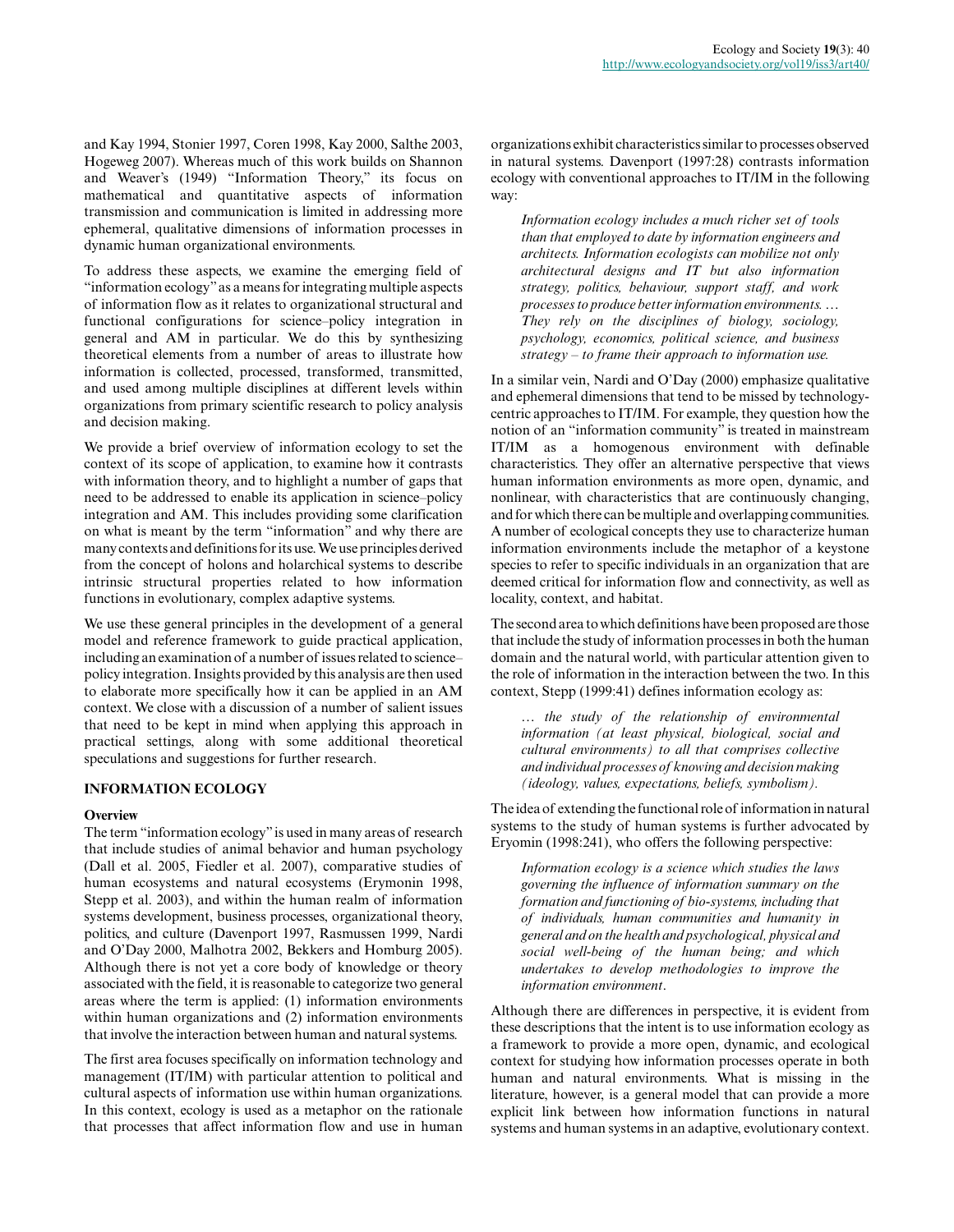We propose an initial conceptual model to fill this gap. In pursuit of such a model, it is first necessary to examine what is meant by the term "information."

# **Defining information**

"Information" is one of the most widely used words in modern times, and there can be many differences in meaning depending on the context in which it is used (Mingers 1997, Eddy and Taylor 2005). Dictionaries typically provide several colloquial definitions that are often based on circular reasoning and that at times may even be contradictory (Stonier 1997). For example, defining information as "data that is transformed into knowledge" is counterintuitive to other definitions that regard "data" and "knowledge" as specific "types" of information. In a related context, information is commonly regarded as an intermediate level between data and knowledge, as typically seen in datainformation-knowledge-wisdom pyramids. Although such models have been widely adopted, a critical review reveals the origins of the concept to be without solid theoretical or empirical foundation (Rowley 2007). These apparent contradictions are now pervasive in everyday discourse to such an extent that the term is often simply taken for granted, and multiple connotative meanings take precedence over more technical denotative meanings. Proponents of information ecology take a pluralistic approach to accommodate these multiple, even contradictory, definitions of the term so that it is not confined, nor reduced to one particular form or domain. Differences in meaning relate not so much to a lack of agreement on what information is or is not, in a denotative sense, but more so on the dynamic nature and multiple contexts within which the term may be defined and used, in a connotative sense (Mingers 1997).

There are, however, a number of fundamental principles provided in information theory that may shed some light on why there are so many contexts for its meaning and use. We draw on principles originally developed by Shannon and Weaver (1949) and applied further in the study of evolutionary processes in biological and ecological systems that also draw from more recent developments in nonequilibrium thermodynamics (Wicken 1987, Küppers 1990, Schneider and Kay 1994, Coren 1998). According to this school of thought, information is regarded as a complement of entropy in self-organizing systems. Although entropy has historically been regarded as a direct measure of disorder in systems, it is now regarded as a measure of the number of possible pathways a system may take in terms of its organizational structure (Kay 2000). Although highly disordered systems have high entropy, not all systems with high entropy are disordered or chaotic. The distinction pertains to the amount of information present in a system, which is directly reflected in the level of complexity in its organizational configuration. Stated another way, ordered structural–functional configurations that emerge from the interaction of matter and energy in complex systems reflect the degree of information contained in the system as a result of such interactions.

This is illustrated with the help of Figure 1, which contrasts a random system with little or no organization (Fig. 1a) with a system that exhibits a higher degree of organization and structure (Fig. 1b). The organized system has lower entropy because of the formation of a structural configuration of constituent elements that reduces the number of possible pathways the system may

**Fig. 1**. Illustration of the concept of information as the complement of entropy: (a) a highly disordered system with high entropy and low information and (b) an ordered system with lower entropy and higher information.



take and, therefore, has more information. A planetary system, for example, has more information than the cloud of particles from which it formed. This approach regards information as the innate tendency for evolutionary, self-organizing systems elements to organize into some ordered formation, or "in formation." As Stonier (1997:14) postulates how "information is to organization, what mass is to matter, and heat is to energy," it follows that information be used as a definitive element in understanding organization, whether dealing with simple, complicated, complex, or chaotic systems.

Such a view provides a basis from which multiple meanings and contexts may be more fully appreciated. The degree of organization in a system is in part a function of a system's response to environmental conditions and highlights the intrinsic relationship between information "content" of a system, i.e., the organizational configuration, and the "context," i.e., environmental conditions, in which it formed. Because there are many types of systems to which this definition can apply, e.g., physical, biological, social, linguistic, technological, and representational, there can therefore be as many definitions or contexts for the use of the term as there are systems of interest.

It is also possible to examine how this approach to defining information may implicate how we define terms such as data, knowledge, or meaning and in which contexts such distinctions need to be made. Building on the work of Lindholm and Sarjakoski (1994) and Rasmussen (1999) in the fields of geomatics and information systems design, Eddy and Taylor (2005) define these terms generally as data being any raw sensory information that describes "what there is," knowledge as information that describes "how things work," and meaning as information applied in terms of "what it means/what to do" in a given circumstance or decision context. Data used in a knowledge context are given a higher degree of organization through analysis and interpretation, and therefore, it can be deduced that knowledge has more information than data. It follows that knowledge is structurally dependent on data as a primary input, and all forms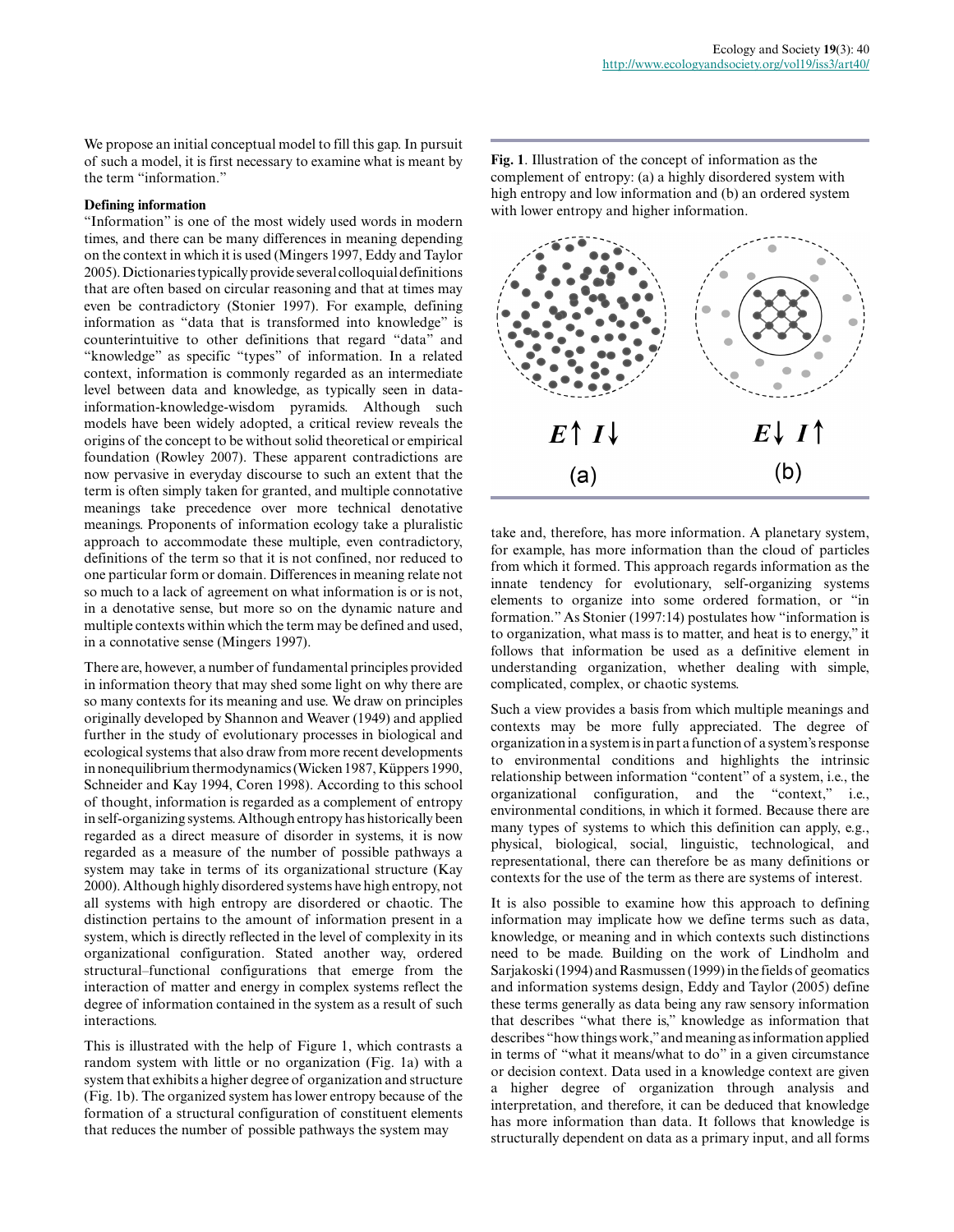of knowledge have meaning in some context (Eddy et al. 2006). It is therefore more accurate to say that all information contains some combination of data, knowledge, and meaning, whether explicit or implied, and it is important to consider how these aspects function simultaneously as a nested relationship.

The intrinsic structural–functional dependencies in the progression from data to knowledge to meaning can be equated with three levels of semiotic relations identified by Küppers (1990) as the following: (1) syntactic, (2) semantic, and (3) pragmatic. The syntactic pertains to the ordering of primary elements in a message or code, e.g., letters, numbers, and symbols, or "data"; the semantic pertains to many possible arrangements that can be made from primary elements, such as words that comprise meaningful sentences or different knowledge statements inferred from data. Whereas the syntactic and semantic combine to make up the "content" of a message, the pragmatic aspect pertains to the usefulness of the message in a particular context, i.e., "meaning." When these structural–functional dependencies are viewed in terms of levels of semiotic relations, as Küppers (1990) makes explicit, some general principles can be used to provide a means for thinking differently about how information can be used as a basis for integration. We turn to some general principles derived from the theory of holons and holarchies that offer some additional insights on nested dependencies.

## **Holons, holarchies, and information structure**

The concept of a holon was first developed by Koestler (1967) as a means to accommodate both reductionistic and holistic dimensions of complex systems. The term literally means "wholepart" and, more specifically, refers to the relational dependencies among wholes and parts in complex systems. Koestler developed a set of general principles that describe how structural–functional dependencies are governed by holonic relations. Some of these principles have been incorporated in various ways in hierarchy theory (e.g., see Allen and Starr 1982, Salthe 1985, and O'Neill 1989); however, for simplicity, several more concisely stated "holonic tenets" described by Esbjörn-Hargens and Zimmerman (2009:85) will suffice for this analysis. In contrast to spatiotemporal properties used in hierarchy theory, such as smaller/larger or faster/slower levels in natural systems, the holonic tenets focus on structural–functional dependencies between holonic levels in terms of higher and lower relationships in multilevel "holarchical" systems, which can be physical, biological, ecological, symbolic/linguistic, or any other type of structurally ordered system. The following four tenets are used to describe a few of the core principles:

- **1.** Each holonic level transcends and includes holons on lower levels.
- **2.** Lower level holons set the possibilities for the higher level holons; and higher level holons set the probabilities (constraints) on the lower levels.
- **3.** Destroy holons on any particular level, and all the levels above it are destroyed, but none of the levels below it.
- **4.** Each level in a holarchy produces greater depth and less span.

Two simple holarchical systems are used for illustration. The first is a physical system pertaining to how molecules form from atoms,

and the second is a symbolic system pertaining to how words are composed of letters (Fig. 2). In both systems, higher levels, i.e., molecules or words, are composed of the holons that make up the lower levels, i.e., atoms or letters. Holons exist on both levels; they are, in part, wholes unto themselves, i.e., atoms or letters, yet simultaneously parts of another whole, i.e., molecules or words. Higher level holons in each example may subsequently become parts of larger wholes, such as organisms or sentences, respectively. Koestler (1967) referred to this as a "Janus-effect," meaning that all holons have two faces, one of wholeness unto itself and the other as a part of another whole or broader system. A holarchy can contain any number of levels of holonic relationships, depending on the complexity and holonic depth of a given system.

**Fig. 2**. Graphical illustration of holonic relations and information structure.



The first tenet emphasizes how each level "transcends and includes" lower level holons. This principle focuses attention on the nested dependencies present among multiple levels of a system, in contrast to focusing on particular levels in the exclusion of other levels. The pertinent notion is the explicit recognition that higher levels do not operate in a detached fashion from their constituent parts, as the term transcendence sometimes implies; higher level holons not only transcend but also include lower level holons, and it is the lower level holons that make the existence of the higher level holons possible. The second tenet builds on this logic in stating how lower level holons set the possibilities for higher level holons, a bottom-up relationship. For example, the types of molecules or words that form in a particular context depend first on the types of atoms or letters that are available. As these levels in a system emerge and a holonic level comes into formation, it does so partly as a result of setting behavioral constraints on the lower level holons, which is stated as the higher sets the probabilities of the lower, a top-down relationship. For this reason, it is said that levels in a holarchical system "emerge" and "coevolve" through both bottom-up and top-down interaction among levels.

Although the structural and functional dependencies among levels is nonlinear and dynamic, there is a "not vice versa" principle that is intrinsic in the holonic structure of ordered systems. For example, words are made of letters and molecules are made of atoms, not vice versa. The properties that define a particular holonic level, e.g., a molecule of water, are different from those of the lower level holons, hydrogen and oxygen, but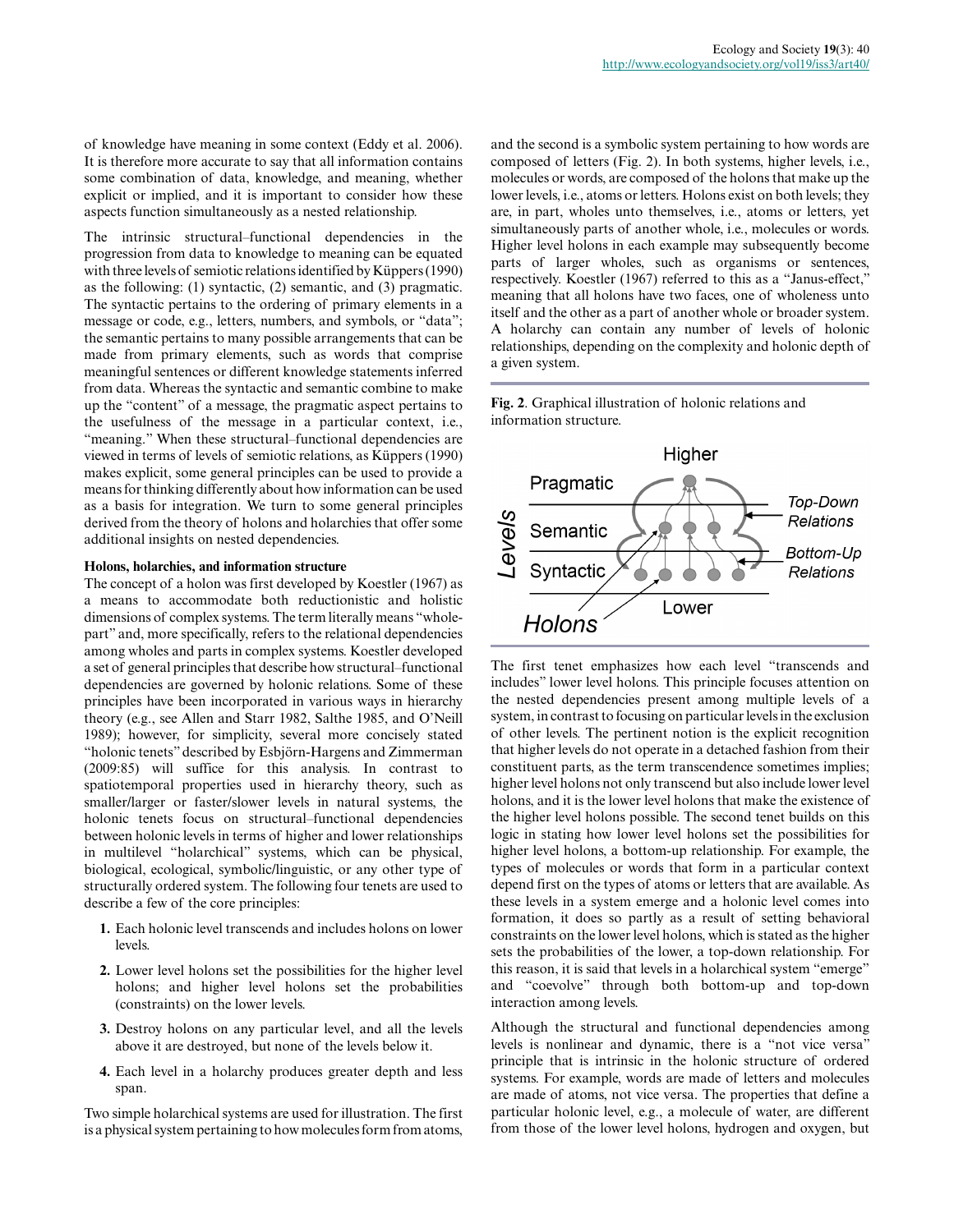are derived from a combination of their properties. Ordered systems are therefore vulnerable to cascading effects in that if the integrity of holons on a particular level is destroyed or negatively affected, then so too will be the integrity of the holons on the higher levels, but not necessarily to levels lower than those affected (tenet 3).

How one applies the holonic tenets to analyses of complex systems depends on the nature of the systems being studied. This is particularly relevant for the use of the fourth tenet, which specifies how with increasing levels there are fewer holons, stated as "greater depth, less span." In a strict hierarchical sense, depth refers to the number of holonic levels in a system, and span refers to the number of holons on a particular level. For example, a word is composed of one or more letters, as is a molecule of one or more atoms, not vice versa. Although this general principle holds for singular cases in closed, bounded systems, there are many possible permutations that can be made of the same primary elements in open, unbounded systems. Esbjörn-Hargens and Zimmerman (2009) emphasize this distinction by differentiating individual holons, i.e., closed, physically bounded holons, such as a tree or a person, from social holons, i.e., open, ephemeral holons, such as a forest or a community. In their framework, the term "social" is not confined to the interaction among humans only but is extended to describe the interactions that occur among any type of individual physical, biological, or linguistic holons in space and time. Although individual holons are hierarchically structured, the many possible permutations that can emerge in complex systems can result in a variety of heterarchical arrangements (Fig. 3). Both human and natural systems involve different types of individual holons functioning in some form of collective behavior as social holons, and it is the interaction between these hierarchical and heterarchical arrangements across different spatiotemporal scales that contributes to the complexity of complex systems. It is for this reason that the term "holarchy" is preferred over the conventional notion of hierarchy, whereby a holarchy is a multileveled system composed of both hierarchical and heterarchical arrangements that are structured through both bottom-up and top-down relational dependencies and interaction: holarchy = hierarchy + heterarchy.

In essence, the holonic tenets provide a set of principles by which intrinsic structural–functional configurations of complex systems

**Fig. 3**. Graphical illustration of multiple hierarchical arrangements comprising a heterarchy.



can be analyzed and are therefore inherent to the general definition of information and, consequently, may be applied to a variety of system contexts. For the purpose of applying these ideas to science–policy integration in AM, we provide a summary of this theoretical overview in the form of a general model.

## **Summary and general model**

The main intent in applying information ecology for AM is to draw attention to the role of information structure and function in both human and natural systems as they coevolve over time. Adopting theoretical principles that are common to both human and natural systems provides a foundation for thinking differently about how to better align human systems with natural systems and, consequently, develop more coherent and comprehensive approaches toward integration across disciplines and organizations. The theoretical principles we describe are summarized subsequently with the help of the schematic in Figure 4, which is based on a model of autopoietic (self-organizing) systems (Maturana and Varela 1980) and depicts how information flows in an evolutionary, adaptive system context, using a species and its environment as a general example.

**Fig. 4**. General reference model of information structure and flow in evolutionary, adaptive systems, e.g., a species and its environment.



- **.** On a fundamental level, information pertains to the degree of organization in a system, which occurs partly as a result of how a system, i.e., an organism, species, or population, responds to changes in environmental conditions.
- **.** Self-organizing (autopoietic) systems evolve and adapt by processing information through three successive levels: (1) syntactic, (2) semantic, and (3) pragmatic. To simplify terminology, these are subsequently referred to as primary, secondary, and tertiary levels.
- **.** The primary, secondary, and tertiary levels are successively structured in a holarchical manner and follow the general principles set out in the holonic tenets.
- **.** Individual ecological entities, i.e., individual holons, such as cells, animals, or human beings, are hierarchically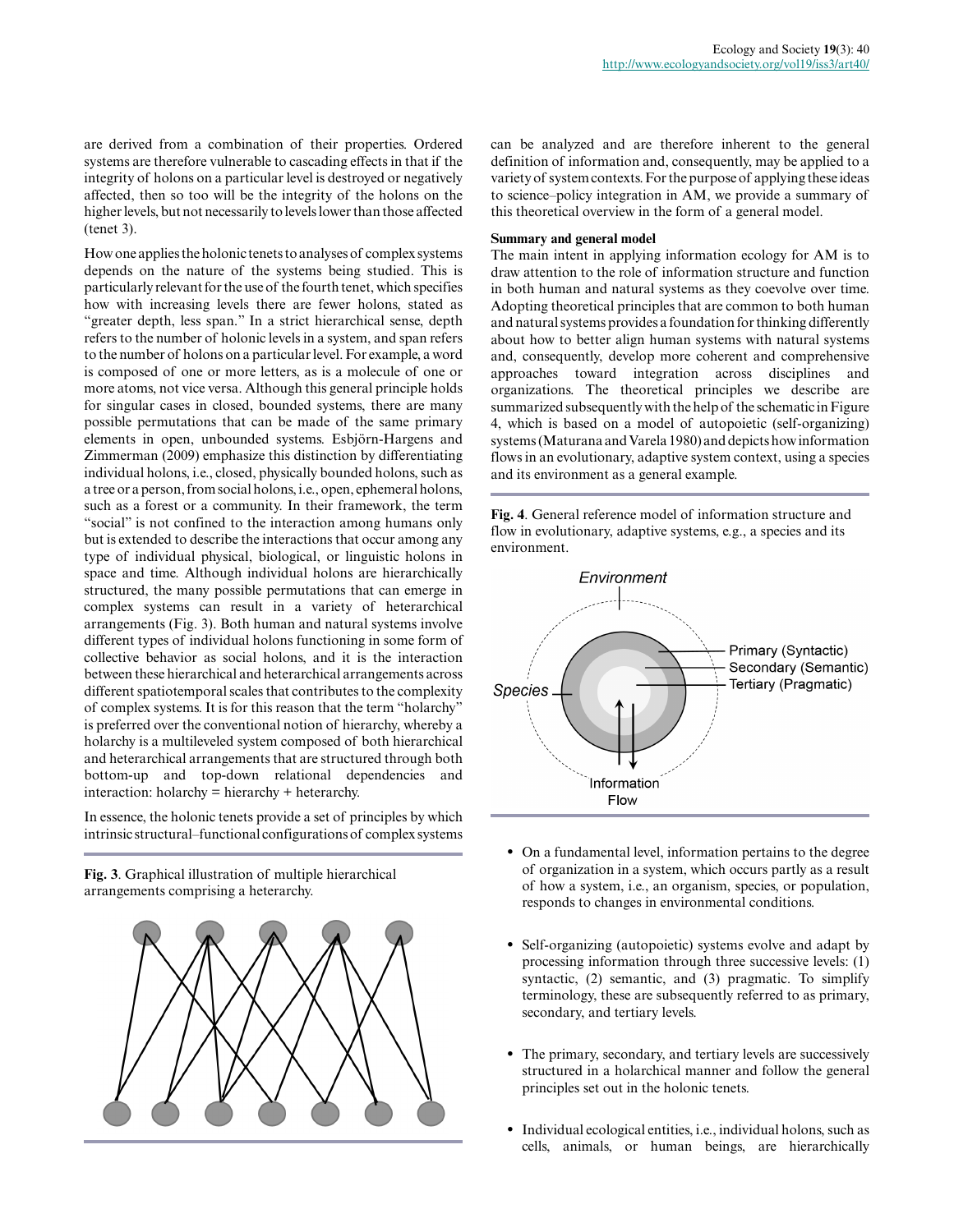structured; whereas the interaction among individual ecological entities, i.e., social holons, such as populations, gives rise to heterarchical configurations.

- **.** Holonic and holarchical levels "emerge" and "coevolve" through both bottom-up and top-down interactions. However, a "not vice versa" principle requires fundamental dependencies of lower levels on higher levels, and higher levels provide new systemic contexts for lower level organization.
- **.** Information ecology involves the study of information both within and between human and natural systems in this context. It deals with all aspects of information production, flow, and use, as well as both quantitative and qualitative aspects, and therefore provides a basis for examining the role of different types of information for a variety of purposes.

# **REFERENCE FRAMEWORK**

#### **Context and scale**

The general principles outlined with the model presented in Figure 4 are applicable to many types of systems that operate across a wide range of scales, from individual micro-organisms and their microenvironments to large populations and their corresponding macroenvironments. Consideration can be given to multiple contexts in relation to ecological processes that operate across diverse spatial and temporal scales (Eddy 2005, Mitchel and Shrubsole 2007, Jørstad and Skogen 2010), whereby specific structural–functional configurations of each level differ in relation to the scale and nature of the system under consideration. For example, on the scale of an individual animal species, the three levels pertain to its (1) sensory-physiological capacity, (2) neurological-memory capacity, and (3) instinctual-behavioral capacity, respectively. For a species to adapt to changing environmental conditions, it must have the capacity to both absorb information from its environment and process it internally through all three levels to enable a proper adaptive response. As a general principle, failure to accomplish this process will result in the inability of the species to evolve and adapt.

We examine how this model can be applied in the development of a general reference framework for application on the scale of the interaction between human systems and natural systems. In this context, the three levels pertain more broadly to the following: (1) the human capacity to gather factual information about ourselves and the natural environment, (2) the capacity to integrate information and identify problems and potential solutions, and (3) the capacity to decide and take an appropriate course of action. For the purpose of developing a general reference framework, we proceed in two steps. The first step involves looking at how information flow between levels corresponds with issues related to science–policy integration. The second step examines what is needed within each level to be applicable in an iterative, learning-based AM context.

#### **Science, policy, and decision support**

One of the more salient issues related to integration in AM is the continuing debate with respect to the role of science in policy and decision making. Ensuring that policy and decision making are science or evidence based, or making science more policy relevant, requires some degree of integration between the two domains. Figure 5 presents three ways of visualizing challenges associated with this integration. The first (Fig. 5a) suggests the relationship be viewed in terms of a "supply and demand" model (e.g., see Sarewitz and Pielke 2007), whereas the second (Fig. 5b) suggests the interface is more of a "complex interaction" than simply a unilateral or bilateral flow of information from one domain to the other (e.g., see Jørstad and Skogen 2010).

**Fig. 5**. Three ways of characterizing the current state of science–policy integration in adaptive management: (a) separate cultural domains operating according to a "supply-demand" approach, (b) a direct integration of the two domains, and (c) a three-tiered framework involving a level of decision support.



Efforts to foster better integration by focusing on improving communication and knowledge exchange confront a number of challenges related to cultural differences between the two domains. The cultures of science and policy have been variously characterized as having contrasting operational constraints and time horizons, different languages and audiences, different methods of accountability, and different political drivers (Holling 1998, Bradshaw and Borchers 2000, Saner 2007). Such characteristics are similar to what Davenport (1997) uses to differentiate "information environments" in organizations. Analogous with the ecological concept of a habitat, the respective cultures of both science and policy evolved over long periods of time and acquired their cultural characteristics for important functional reasons. Although this presents challenges with communication and information exchange (Fig. 5a), there is also evidence that suggests that the direct mixing of the two (Fig. 5b) contributes to even greater institutional inefficiencies (Rykiel 2002, Baker and Bowker 2007).

In the interest of maintaining cultural and functional integrity of both domains, a number of authors suggest that a level of mediation between the two is required for effective and efficient integration (Davenport 1997, Nardi and O'Day 2000, Opdam et al. 2001, Stevens et al. 2007). This is illustrated in Figure 5c as a three-tiered model with the insertion of a level of decision support. In essence, this approach combines the two scenarios depicted in Figure 5a, b where the integration of science and policy is facilitated by a level of decision support while preserving the cultures of the two domains. The type of expertise required on this level includes both applied scientists and policy analysts who understand the intricate nature of scientific information, the circumstances, and the context of the decision-making environment they are supporting and, with the help of knowledge exchange specialists, are well practiced in integrating and translating complex information more effectively under constraints of limited time and resources (Christensen et al. 1996, Opdam et al. 2001, Rykiel 2002, Stevens et al. 2007).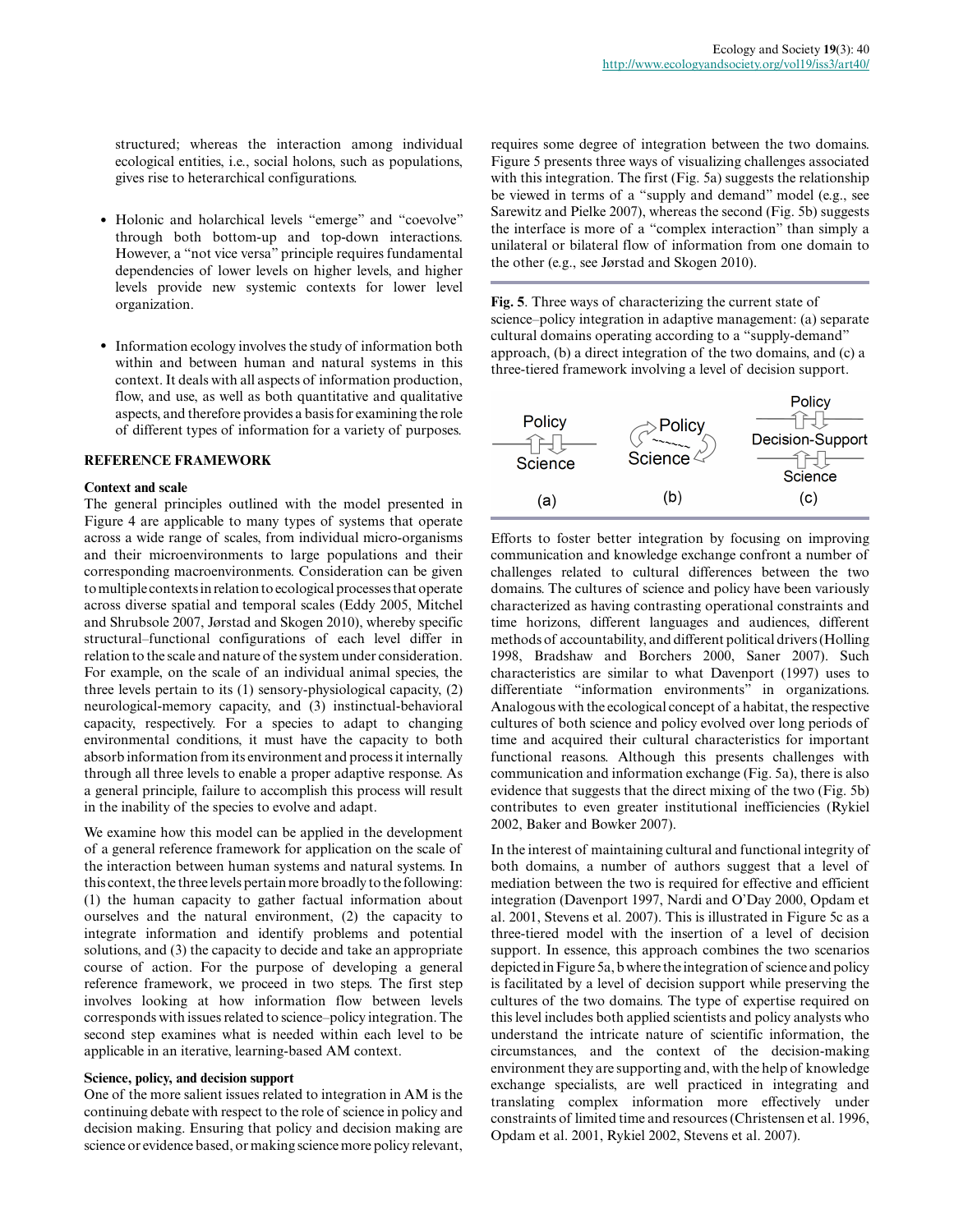The type of integrative science conducted in a secondary level, i.e., decision support, environment is markedly distinct from primary research in that its aim is to address particular policy issues. It usually does not engage in the collection of raw data as a priority activity, except in cases where critical data gaps need to be filled. The distinction among these levels has been characterized with a variety of terms such as analytical (primary) and integrative/ systemic (secondary) science (Holling 1998, Saner 1999); policydistal (primary) and policy-proximal (secondary) science (Jung 1999); and actionable (Roux et al. 2006) or regulatory science (Jørstad and Skogen 2010), to name a few. The three levels also appear in integration frameworks where specific roles are identified for "domain experts" (primary), a "core team" (secondary), and "all participants" (tertiary; e.g., see Fall et al. 2001, Sturtevant et al. 2007). Others note an important distinction between the secondary and tertiary levels in that the role of decision support is to be objectively "informative," whereas the tertiary level is primarily a "decisive" environment (Dovers and Price 2007, Rammel et al. 2007). The latter involves the formulation and implementation of decision outcomes, reflected in new or modified policies, laws, regulations, programs, and so forth, and is conducted in environments that may often be subject to sensitive political factors, e.g., public pressure, budgetary priorities, or other political issues.

The model presented in Figure 4 provides a basis to examine how these relationships between science and policy may be characterized from an information ecology perspective. What others observe as a problematic interface between science and policy can be attributed to the lack of a semantic interface between the syntactic role of science and the pragmatic challenges of policy and decision making. In this context, policy can be viewed as equivalent to the tertiary (pragmatic) level, and pure scientific research is viewed as equivalent to the primary (syntactic) level. Scientific information products, treated as independent factual elements, function as primary inputs that can be integrated and synthesized in a variety of ways to inform policy and decision making. This process is facilitated by the mediating function of decision support, which is equivalent with the secondary (semantic) level wherein a variety of alternative scenarios or propositions to specific problems need to be explored in a manner that is often iterative and participatory with both primary- and tertiary-level input. Examining science and policy integration from this perspective leads to a number of observations using the holonic tenets and the "not vice versa" principle:

- **.** The integration of science in policy and decision making requires a three-tiered multilevel system of information processing and flow among primary, secondary, and tertiary levels that emerge and coevolve through both bottom-up and top-down dynamic interaction. Factual information (content) flows forward from primary to secondary to tertiary levels, and pragmatic information (context) provides feedback on lower levels. The secondary level provides a mediating interface to facilitate the appropriate use of factual (scientific) information in a variety of pragmatic, i.e., policy and decisionmaking, contexts.
- **.** The quality of scientific information provided from the primary level, mediated through the secondary level, will

influence the quality of decision making on the tertiary level, a bottom-up, supply relationship. Conversely, higher level policy issues, or pragmatic circumstances in general, may set the context for what scientific information is required or produced, a top-down, demand relationship. The transitory nature of policy and decision making is an "open context" that is in a state of continuous flux, which is why AM requires continuous iteration and learning.

- **.** Whereas it is possible for scientific research to be conducted independent of any pragmatic or policy context, it is not without its own context in terms of its quest for pure knowledge. Decision making, however, is fundamentally dependent on the input of some form of objective information about the state of affairs it aims to address. The degree to which the information used is subject to a rigorous scientific process determines whether the decision-making environment is "science based."
- **.** Ideally, scientific research, although not independent of its own context, should not be interfered with by political circumstances in the tertiary level, or it will risk sacrificing its need for scientific objectivity. This is not to say that all science is purely objective and all decision making is purely subjective, as both have their own forms and degrees of objectivity and subjectivity. What is important is that scientific inquiry operates without the influence of political ideologies in tertiary environments.
- **.** Although science-based policy and decision making is a desired approach, it is important to recognize that scientific information is not always complete, nor without uncertainty or conflicting information. Uncertainties and information gaps may be the most critical factors that need to be considered by decision makers, who need to deal with them outside the realm of conventional scientific inquiry.
- **.** It is intuitively apparent how the depth and span of information decreases as it flows from the lower levels to the higher levels. Large volumes of scientific data on the primary level need to be integrated and synthesized on the secondary level to produce concise summary products for use in tertiary-level environments. This is regarded as the hierarchical aspect of information flow.
- **.** However, the same primary scientific data can be interpreted and processed in a variety of ways to either address a particular policy issue or to address multiple issues. This represents the heterarchical aspect of information flow (see Fig. 3), which can result in drawing different conclusions from the same primary data and, in some cases, lead to conflicting views in tertiary environments.
- **.** Some of the implications for these relations mean that it is possible to discredit a particular decision by discrediting the scientific or factual information on which it is based, but not vice versa. Good-quality scientific information does not necessarily guarantee good-quality decisions, because other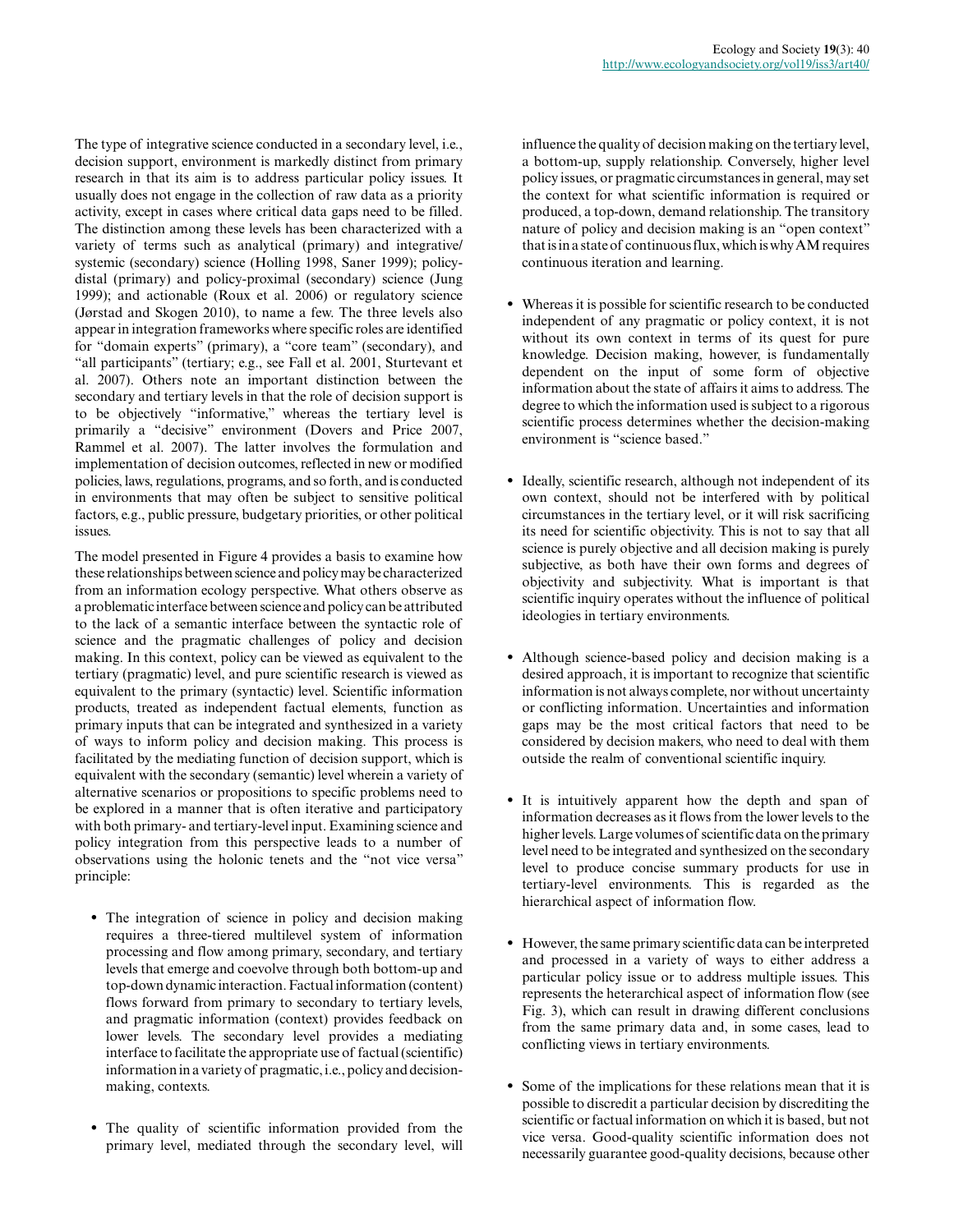**Fig. 6**. General reference framework for science–policy integration and adaptive management based on principles of information ecology.



factors come into play on the secondary and tertiary levels. In simpler terms, it remains possible to make bad decisions with good scientific data, but it is less possible to make good decisions with bad scientific data.

# **Application to adaptive management**

The management of human interaction with natural systems requires integration of multiple areas of the natural and social sciences to address complex social-ecological issues. Challenges associated with the complexity and highly unpredictable nature of this interaction are what some researchers refer to as "wicked problems" (Rykiel 2002, Pollard et al. 2008). As mentioned in the introduction, areas of focus cover a wide range of activities that come under various names, many of which have come to mean the same thing. The concept of AM (Holling 1978) provides a synoptic, yet practical frame of reference to address the complexities involved in these activities. EBM is one approach to AM, and for the purpose of this analysis, we use the following definition provided by the Ecological Society of America:

*… an integrated, science-based approach to the management of natural resources that aims to sustain the health, resilience and diversity of ecosystems while allowing for sustainable use by humans of the goods and services they provide [and which] necessarily*

*incorporates biological, physical, and human components, including social and economic systems. Ecosystemsbased management's goals include learning how these biophysical and socioeconomic spheres interact, and finding institutional and scientific ways of managing multiple human activities within entire ecosystems (rather than arbitrary management units), based on this understanding of the linkages among activities and social and ecological system components.* (Kappel et al. 2006)

Although this definition focuses on the management of natural resources, the context can apply more broadly to managing the interaction between human systems and natural systems in general. Figure 6 provides an information ecology–based reference framework that identifies key requirements for a comprehensive approach to AM by expanding on the three-tiered model presented in Figure 5c. The three levels are identified as policy, decision making, and action, i.e., tertiary level; science– policy integration and decision support, i.e., secondary level; and primary scientific research, i.e., primary level. Table 1 provides additional details of some general characteristics of the three levels as "information environments." Each level involves a series of components and processes required to fulfill the respective information-processing functions and for which two types of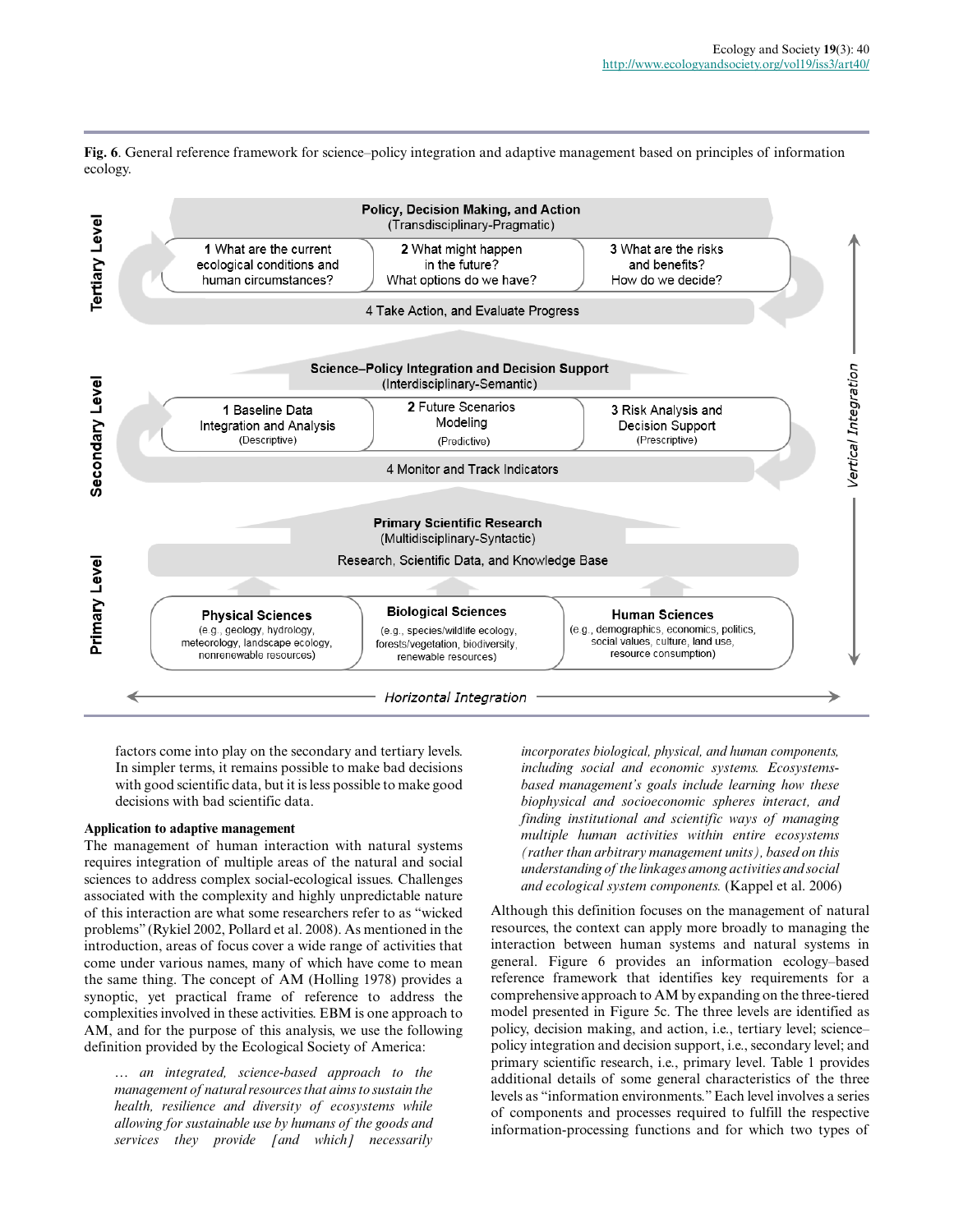**Table 1**. General characteristics of primary, secondary, and tertiary information environments; modified after Eddy and Taylor (2005).

|                                      | Primary Level<br>(Multidisciplinary)                                                                                                                                                                                                                                     | Secondary Level<br>(Interdisciplinary)                                                                                                                                                                                                                                                                 | Tertiary Level<br>(Transdisciplinary)                                                                                                                                                                                                                            |
|--------------------------------------|--------------------------------------------------------------------------------------------------------------------------------------------------------------------------------------------------------------------------------------------------------------------------|--------------------------------------------------------------------------------------------------------------------------------------------------------------------------------------------------------------------------------------------------------------------------------------------------------|------------------------------------------------------------------------------------------------------------------------------------------------------------------------------------------------------------------------------------------------------------------|
| Information<br>Environment           | Researchers working in specialized<br>disciplines with specific paradigms and<br>practices. Primarily multidisciplinary<br>with some interdisciplinary<br>collaboration on closely related topics.<br>Research activities are aimed at<br>discovering "how things work." | Integrative, collaborative research teams<br>involving both scientists and policy<br>analysts addressing particular social-<br>ecological issues. Activities are driven by<br>pertinent social-ecological issues, and the<br>aim is to "analyze problems and suggest<br>possible solutions."           | Decision-making environments<br>involving the public, senior policy and<br>political leaders, and stakeholders.<br>Activities are driven by pressing<br>political issues where the aim is to<br>"decide what to do, and take action."                            |
| Inputs                               | Recorded measurements and<br>observations of the real world (primary<br>data); can be quantitative or qualitative;<br>includes previous research/knowledge<br>of particular subject matter.<br>Information is highly technical, using<br>discipline-specific language.   | Primary data and knowledge reprocessed<br>for inclusion in integrative analyses.<br>Problem descriptions; analyses of context<br>and circumstances. Information is both<br>technical and policy oriented; language is<br>generalized to ease communication and to<br>better understand complex issues. | Summary decision-making information<br>products, easy to use, understand and<br>communicate among people with<br>diverse backgrounds and areas of<br>expertise. Technical jargon is minimized<br>where possible; plain language is the<br>norm.                  |
| Processing                           | Analysis, interpretation, and<br>development of theories and<br>explanations of particular subject<br>matter (physical, natural and social<br>sciences, and humanities).                                                                                                 | Integrated analysis and modeling of a<br>particular geographic region/ecosystem<br>using physical, biological, and human<br>dimensions. Historical and current<br>scenarios (descriptive), modeling future<br>scenarios (predictive), and integrated risk<br>analyses (prescriptive).                  | Structured, semistructured, or ad hoc<br>processes for addressing particular<br>issues. Usually involves multiple<br>stakeholders, consultations,<br>presentations, education and the media.                                                                     |
| Outputs                              | Specialized databases, published papers,<br>presentations, reports. Usually specific<br>to particular disciplines (e.g., hydrology,<br>forest ecology, economics, sociology).                                                                                            | Integrated ecosystems databases,<br>integrated models, dynamic simulations,<br>risk/trade-off analyses for use in planning<br>and decision making.                                                                                                                                                     | Plans, guidelines, status reports,<br>regulations, policies, laws, and other<br>forms of mass communication. Action<br>items and delegation of responsibilities.                                                                                                 |
| Information<br>Technologies          | Often highly specialized, depending on<br>the discipline and nature of the data to<br>be collected. Usually requires<br>specialized training.                                                                                                                            | Integrated analyses, simulation modeling,<br>and other advanced technologies (e.g.,<br>expert systems, decision-support systems).                                                                                                                                                                      | Internet/web-based content and<br>applications; mass media/<br>communications; multistakeholder<br>consultation support technologies (e.g.,<br>forums, blogs, voting systems).                                                                                   |
| GIS and<br>Geomatics<br>Technologies | Provides base geographic reference<br>layers (e.g., topographic, elevation,<br>digital imagery; transportation, place<br>names); advanced analyses and<br>modeling of particular subject matter.<br>Internet-based data access and sharing<br>protocols.                 | Multithematic geospatial data integration,<br>analysis, and modeling; scenarios and<br>simulations; expert systems/custom<br>analysis tools; Internet-based data access<br>and sharing protocols; some web-based<br>analysis tools.                                                                    | Web/internet-based data visualization<br>and decision-support tools; information<br>products/reports; generalized mapping<br>for nonspecialists; use of<br>cybercartography, digital atlases, and<br>'virtual planets' (e.g., Google Earth,<br>NASA World Wind). |

integration are identified: (1) "horizontal" integration "within" levels and (2) "vertical" integration "across" levels. The holonic tenets apply not only to integration among the three levels from bottom to top, but also to the sequence of components and processes within each level from left to right.

The sequence of questions presented in the tertiary level are a synthesis of four general stages found in many AM frameworks (Rykiel 2002, Szaro et al. 2005, Rammel et al. 2007, Hearn et al. 2008, Bizikova 2009, Bizikova and Waldick 2010). These include the following: (1) assessing current conditions, (2) exploring what might happen in the future, (3) evaluating options and deciding on a course of action, and (4) following up decisions by taking action and monitoring progress. The requirements to support tertiary-level policy and decision-making activities are identified by four corresponding decision-support capacity areas in the secondary level. It is first necessary to describe what is known about the ecosystem under question and establish baseline data integration, which will often include analyses of historical trends that lead to current conditions. This first and most fundamental

step provides a necessary foundation for making predictions, i.e., forecasts and scenarios, about future possibilities. Future scenarios are then used in a risk analysis component to provide decision makers with options for consideration. The data and technologies used across these areas can be applied further in the development of indicators and monitoring systems to help track progress and evaluate the effectiveness of actions taken.

It is worth noting that in practice, the processing of information along this sequence of stages should not be expected to occur in a simple linear fashion. In reality, information flows within and between components at different rates and time periods. What this sequence indicates are the holonic dependencies that progress from left to right, in that answers (outputs) to each question (component) become necessary inputs to subsequent questions and will influence the quality of decisions and actions taken.

The holonic dependencies inherent in the primary level reflect an evolutionary sequence, left to right, from physical to biological to human systems. Because each level transcends and includes prior levels, emphasis is placed on how human systems are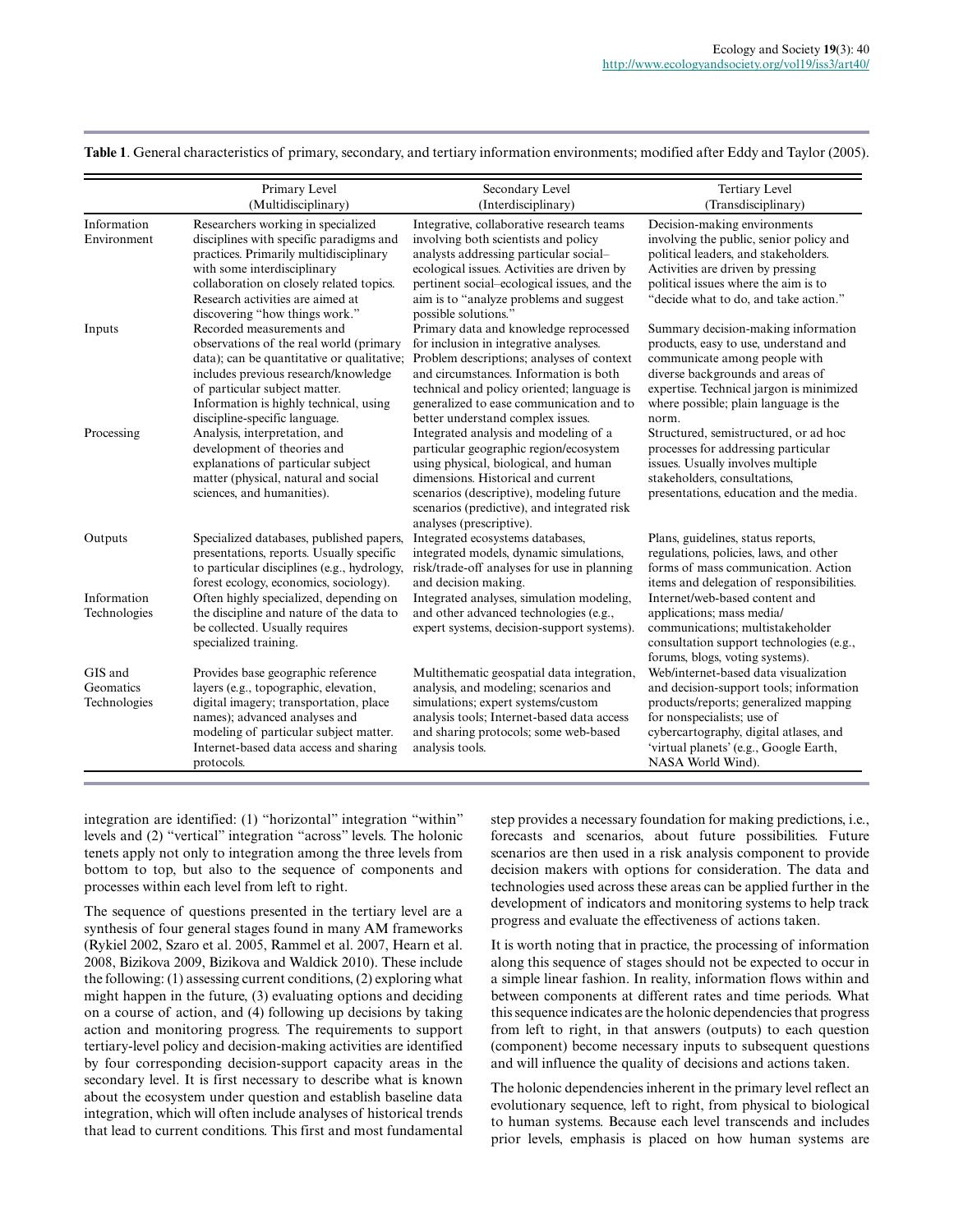holarchically dependent on biological and physical systems (Eddy 2005, Favis-Mortlock and de Boer 2005). Positioning these three broad areas of primary scientific inquiry in this way provides the necessary elements required for comprehensive integration and synthesis on the secondary level. Ideally, scientific data and knowledge representing the human systems domain should be analyzed and structured in such a way as to allow integration with natural systems data and knowledge (Eddy and Dort 2011).

This type of integration requires geographic representations of human–natural systems interactions in space and time and presents several challenges. Integrating data and knowledge from across the full spectrum of natural and social (human) sciences requires different forms of collaboration and knowledge exchange. By emphasizing the levels of the framework as information environments, the three levels generally correspond with multidisciplinary, interdisciplinary, and transdisciplinary environments, respectively (Max-Neef 2005, Pregernig 2006). The primary level is characterized as multidisciplinary in that there are many disciplines that are often focused independently on particular subjects. Addressing complex policy issues by means of comprehensive integration across disciplines is not a priority in primary scientific research. The application of primary scientific research for addressing policy issues is the specific task of the secondary level. It is characterized as interdisciplinary in that specialists from a variety of disciplines are required to work together in a more holistic manner toward synthesis and integration. A distinctive feature of the transdisciplinary environment on the tertiary level is the need to translate highly technical language used on the primary and secondary levels into plain-language terms for which both experts and laypeople can share a common understanding. It is "trans"-disciplinary because it transcends and includes both interdisciplinary and multidisciplinary information and is neither confined nor reduced to the language used on those levels.

One of the most important aspects of these levels that characterize them as distinct information environments is related to how people collaborate and communicate with respect to the types of information with which they are working (Davenport 1997, Nardi and O'Day 2000). Each level has different challenges relating to internal organization, funding, and management support, as well as other political and cultural factors. Whereas information ecology emphasizes the central importance of these qualitative human dimensions, it does so in the context of how they coevolve with IT/IM practices. As summarized in Table 1, different forms of IT/IM are used to support the range of activities associated with the three levels, which warrants some elaboration.

# **Information technology and management**

Information technologies that are most commonly associated with activities on the three respective levels are presented in Table 1. In general, distinctions among them pertain to the degree in which specific technologies allow users to manipulate information content. The holonic tenets apply to information content that flows from primary to tertiary levels; however, the "not vice versa" principle generally works in the opposite direction as it pertains to the level of functionality made available for manipulating information.

The technical capabilities progress from the primary to the tertiary level starting with data collection (transactional-syntactic),

manipulation and analysis (analytical-semantic), to display and presentation (synthetic-pragmatic). Functionalities used on a higher level are available to lower levels, but not necessarily vice versa. Access to functionality and information content on a particular level from a higher level may be restricted for a variety of reasons related to data licensing, confidentiality, or other security restrictions or practical constraints related to types of data and functionality that users at a higher level may not normally be accustomed to using (Eddy and Taylor 2005, Pulsifer and Taylor 2005). Although it is possible to develop systems that allow users to explore options and scenarios at a tertiary level, e.g., such as in a decision-support system, the actual building of these types of systems is a technical activity that best takes place on the secondary level as part of its role in providing decision support. Secondarylevel technologies require the ability to integrate data from multiple and often disparate sources; conduct analyses and modeling, e.g. forecasts or scenarios; and further integrate these capabilities for integrated risk analysis. Data collection functionalities used on the primary level can include small-scale ubiquitous technologies for use with cell phones and laptops but more commonly pertain to large-scale systems such as satellite and airborne remote sensing systems, land survey technologies, geophysical and biophysical instruments, and technologies used in government surveys and business transactional systems.

Taken collectively, the information-handling capacities provided by the range of technologies used across the three levels are geared toward channeling the depth and span of information flow from the primary level to the tertiary level. Each level adds value to information provided from previous levels by adding depth through analysis and transformation for particular contexts. This often results in a reduction in volume of information from the lower to higher levels along individual processing streams. This reduction in volume underscores the notion that information used by decision makers merely represents the "tip of an iceberg"; one may think of the waterline as representing the boundary between the tertiary and secondary levels where the volume of information content expands, often exponentially, down to the primary level.

However, as discussed previously, because there can be multiple contexts to which the same primary information may be applied, the result is an overall heterarchical configuration of information flow similar to the relationships described in Figure 3. What gives information value in a tertiary-level environment is its concise relevance to an issue that needs to be resolved under tight time constraints. The provision of "too much information" imposes an additional information processing burden on tertiary-level users and can contribute to inefficiencies in the decision-making process. The general definition of what information is, as the complement of entropy, can be used as a guiding principle in this regard. Specialists working in a secondary-level capacity need to ensure that information products provided to tertiary-level environments are properly geared toward the context and intended use, so as to help reduce the entropy in the decision-making environment as much as possible.

Among many information technologies used across the three levels, geographic information system (GIS) and related geomatics technologies provide an invaluable means for mediating the analysis, transformation, and flow of information from the primary to the tertiary levels. Because AM requires working with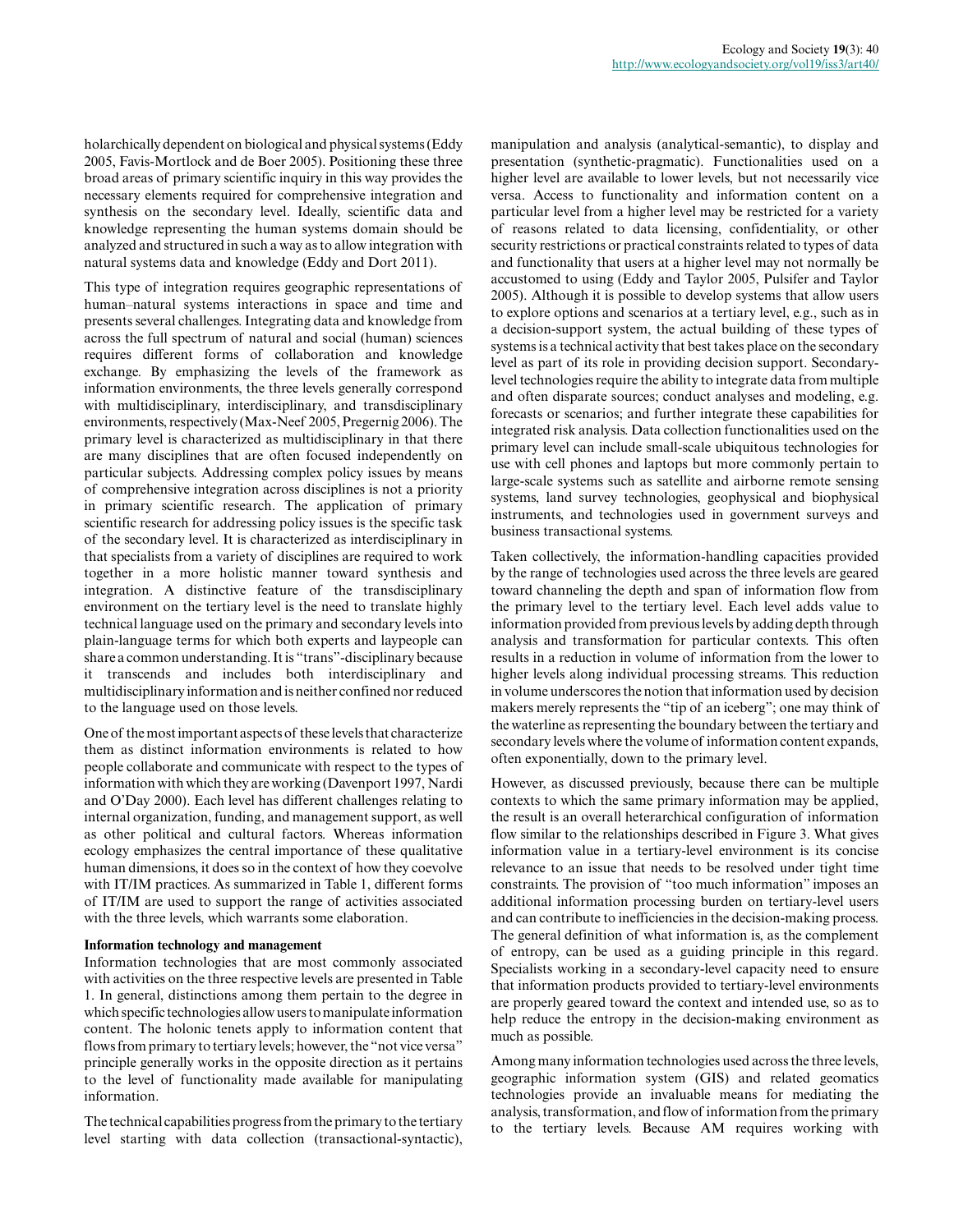information that deals with the interaction between human systems and natural systems, the form of information that is most amenable to capturing the complexity of this interaction in a concise, yet comprehensive manner is fundamentally geographic. Geographic location and scale are essential for establishing a proper context for the analysis and presentation of information for decision making, as well as for identifying what needs to be learned in an iterative, AM context (Taylor 1998, Eddy 2005, Grumbine 2007, Mitchell and Shrubsole 2007, O'Brien 2012). There is growing evidence showing that decision support systems that address issues related to dynamic ecological processes operating across spatial and temporal scales are more successful at both initially characterizing and assessing problems and at finding solutions that are more politically and ecologically sustainable (O'Neill 1989, Rindfuss et al. 2004, Cash et al. 2006, Greene et al. 2010, Gunderson 2010). This is because it is only through place-based analyses that the intersection of multiple drivers, pressures, and responses can be adequately contextualized (Eddy 2005, Bachtler 2010, Sadler 2010, O'Brien 2012). The use of geomatics, GIS, and related mapping technologies is of paramount importance in this respect and needs to be a core technology on each level in the framework.

# **DISCUSSION AND FURTHER RESEARCH**

The integration of science and policy in AM is a critically important issue given that social-ecological systems are complex and our data and knowledge of them are partial and uncertain. Given that AM is essentially about "learning while doing," it is essential that policy and decision making produce the best possible use of available scientific information while respecting the cultural differences between how science is conducted and how policies and decisions are made. This is an important issue of central concern to how we approach AM, to which we have offered one approach through the development of a reference framework based on principles of information ecology. We advance this approach on the rationale that "information" needs to be a central organizing element in AM frameworks, which can enable us to think in terms of working in "information environments" that are tasked with contributing to broader socialecological adaptive processes.

Our development of the information ecology framework involved the integration of principles from diverse subjects that include information theory; ecosystem dynamics and complex, adaptive systems; holonic and holarchical theory; science–policy integration; and AM. In drawing theoretical principles from such diverse areas, it is important to recognize that we provide just some of the threads that can be synthesized toward the development of an integrated approach and advance this as a starting point for further research, development, and application. There are many other elements from each of these subject areas that may be explored in greater depth than what we have covered; however, there are a number of areas for further research that would help advance this approach further.

Whereas this initial synthesis draws from holonic/holarchy theory, further development of the framework may benefit from the incorporation of panarchy theory (Gunderson and Holling 2002). As with the panarchy model, the concept of a "holarchy" is different than that of a conventional "hierarchy," and it shares similar attributes with the panarchy model in that multiscalar and

multilevel influences occur from both bottom-up and top-down interactions. Although Esbjörn-Hargens and Zimmerman (2009) make some distinctions between holarchy and panarchy, an interface between the two has yet to be fully developed. Where the panarchy model may make an important contribution is in helping to expand on some of the nonlinear dynamics of information flow both within and among levels in the framework. For example, as Holling (2004) observes, many policy issues in AM are driven by short time frames related to fast variables, whereas on a scientific level, there is a need to recognize the sustaining properties of slow variables operating over longer time frames. Because social-ecological problems need to be addressed over time periods that are commensurate with the rate of system change, managing the synchronicity of information flow between science and policy is an important part of the overall process. Although it is common to characterize policy and decision making as fast-paced environments and scientific research as slow paced, the reality is that the pace in either environment is influenced more by the rate of change exhibited by the components of the system under study, our scientific and technological capacity for observing and monitoring change, and our efficacy in responding to change. It is for this reason that information flows at different rates from primary to tertiary levels and between components within levels.

Closely related to the issue of information flow are the dynamic relationships among organizations whose functional roles serve different parts of the overall framework. It would be rare to find all levels and components fully present in one organization, and adopting such a framework will often require integration and collaboration among multiple organizations that can offer different areas of expertise. Some of the most important challenges relate to contrasting organizational capabilities and institutional culture (Pollard et al. 2008). An application of the panarchy model similar to that of Westley (2002) may provide insights on how to better manage information flow and coordination among organizations. For example, organizations may be at a later decision-making stage for one issue covering a particular geographic location and at an earlier decision-making stage for a different issue at the same location, or they may be at different stages of the process for the same issue, but for different geographic locations. This issue is further complicated by the fact that new scientific information will propagate from primary- to tertiary-level environments at times that may not be synchronous with management cycles. AM policy must therefore remain open to modification and refinement over time as new information is made available, and this reinforces the idea of how AM is essentially about an iterative learning process. Following this approach should lead to improved learning over time and enable human systems to be more reflexive and resilient as they coevolve with natural systems.

It would also be helpful to explore the area of disciplinarity in relation to organizational theory and institutional culture, which presents challenges for both horizontal and vertical integration within and among levels in the framework. Challenges related to horizontal integration on the primary level pertain to collaboration among different subcultures of scientists working within their respective disciplines, which are particularly discernable between the paradigms of the natural and social sciences. Such challenges are quite different from those in tertiary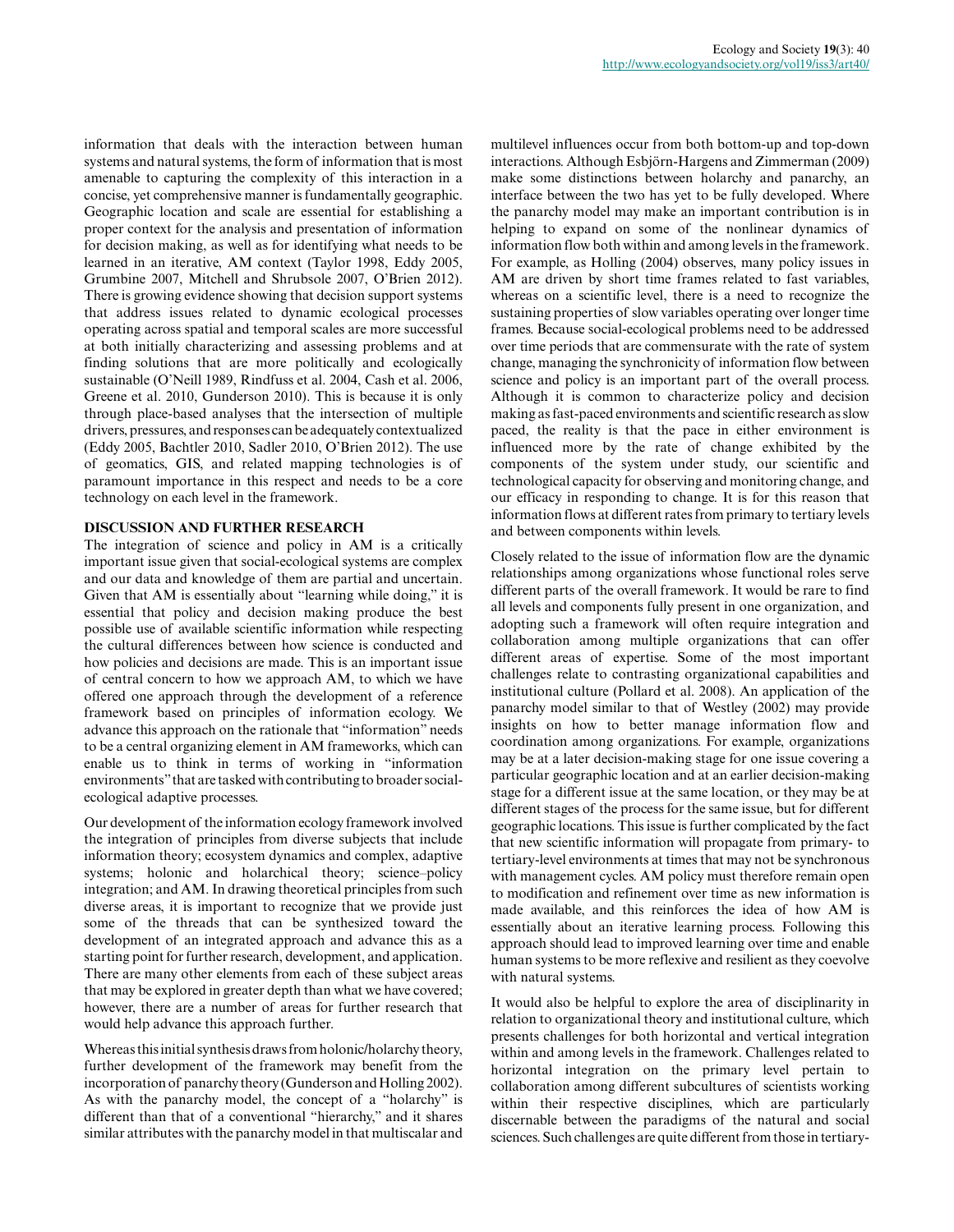level environments where activities and interactions among people have more to do with knowledge–power relations regarding who is involved and which policy instruments are used in relation to the scope of the system under question (Saner 2007, Smith and Stirling 2010). Although there may be an expressed desire to strive for common purposes and shared meaning at the tertiary level (Roux et al. 2006), it is more often than not an environment of "cognitive dissonance" (Bradshaw and Borchers 2000) related to competing beliefs, values, commitments, loyalties, and interests that determines what scientific information is used and what decisions and actions are ultimately taken (O'Brien 2012). It is reasonable to speculate that at least some of these challenges on the primary and tertiary levels may be addressed through secondary-level support functions, and this relates to how interdisciplinarity might function as an interface between multidisciplinary and transdisciplinary environments. As a distinctive information environment conducive to science–policy integration, one of the primary functions of the secondary level is to facilitate interdisciplinary integration on behalf of primarylevel researchers. Its role can also involve mediating conflicting values in the tertiary environment by ensuring that decisions and actions are consistent with empirical evidence, and that all values, assumptions, and uncertainties are made explicit (Hardi and Zdan 1997).

It is also worth considering research in the area of "critical theory." Diverse circumstances of societies at different times and locations contribute to a continual flux of political dynamics across multiple scales of human and natural systems interactions. Because the success of an adaptation process inherently depends on "quality" of the information used, it is also important to account for political and other social influences on "information integrity." Various genres of critical theory examine the social construction and knowledge–power influences on information flow and integrity. These may include genres that build on the works of Jacques Derrida and Michel Foucault, as well as the work of Latour (1999) in the area of science studies. Further research may also benefit from incorporating contributions from the philosophies of science and society such as those that stem from Peirce's (1932, 1933, 1935, 1958) work in semiotics and pragmatics, Popper's (1959) ideas on scientific method, or Kuhn's (1962) research on scientific paradigms.

In summary, what may be a most important contribution that this approach provides is a general model and reference framework for people to see more clearly how their respective roles contribute to a bigger picture and how important the interdependencies are for collaborating around addressing complex social-ecological issues in AM. The general relation between science and policy is made clear in the holonic tenet that stipulates how policy and decision making need to "transcend and include" science; it is a Janus-effect relationship whereby scientific information provides a foundation for good policy and decision making, while in turn, policy and decision making provide a practical context for the application of scientific information. This reinforces the message that good science is fundamental to good policy and decision making, and conversely, that contemporary social-ecological policy issues provide an important opportunity to mobilize and advance scientific research. However, effective integration between the two can only occur by giving explicit attention to the need for an intermediate level of science–policy integration and decision support.

*Responses to this article can be read online at:* [http://www.ecologyandsociety.org/issues/responses.](http://www.ecologyandsociety.org/issues/responses.php/6752) [php/6752](http://www.ecologyandsociety.org/issues/responses.php/6752)

# **Acknowledgments:**

*The authors acknowledge many colleagues who have supported the development of this article over the past 12 years. Thanks are given to D. R. Fraser Taylor, Ken Lawrence, Fran Klawdowsky, Simon Dalby, and Peter Pulsifer of the Department of Geography and Environmental Studies, Carleton University, for many thoughtful discussions and constructive feedback on earlier versions of this work to the first author. Sincere gratitude is also due to several colleagues with the Canadian Forest Service, Natural Resources Canada, who offered management support, encouragement, and practical suggestions: Kelvin Hirsch, Catherine Ste-Marie, Bruce Pike, and Phyllis Dale. The content of this article remains the responsibility of the authors. This article is dedicated to Jeffery Wicken and James Kay.*

# **LITERATURE CITED**

Abel, T., and J. R. Stepp. 2003. A new ecosystems ecology for anthropology. *Conservation Ecology* 7(3): 12. [online] URL: <http://www.consecol.org/vol7/iss3/art12/>

Allen, T. F. H., and T. B. Starr. 1982. *Hierarchy: perspectives for ecological complexity.* University of Chicago Press, Chicago, Illinois, USA.

Bachtler, J. 2010. Place-based policy and regional development in Europe. *Horizons* 10(4):54-58.

Baehre, R., J. E. Luther, B. Hearn, N. Novakowski, D. Piercey, D. W. Strickland, O. R. Van Lier, P. Gill, and W. Bowers. 2011. Sustainability in the Humber River Basin. *International Journal of Global Warming* 3(1/2):3-29. [http://dx.doi.org/10.1504/](http://dx.doi.org/10.1504%2FIJGW.2011.038366) [IJGW.2011.038366](http://dx.doi.org/10.1504%2FIJGW.2011.038366)

Baker, K. S., and G. C. Bowker. 2007. Information ecology: open system environment for data, memories, and knowing. *Journal of Intelligent Information Systems* 29:127-144. [http://dx.doi.](http://dx.doi.org/10.1007%2Fs10844-006-0035-7) [org/10.1007/s10844-006-0035-7](http://dx.doi.org/10.1007%2Fs10844-006-0035-7)

Baskerville, G. L. 1997. Advocacy, science, policy, and life in the real world. *Conservation Ecology* 1(1): 9. [online] URL: [http://](http://www.consecol.org/vol1/iss1/art9/) [www.consecol.org/vol1/iss1/art9/](http://www.consecol.org/vol1/iss1/art9/)

Bekkers, V. J. J. M., and V. M. F. Homburg. 2005. E-government as an information ecology: backgrounds and concepts. Pages 1-20 *in* V. J. J. M. Bekkers and V. M. F. Homburg, editors. *The information ecology of e-government.* IOS, Lansdale, Pennsylvania, USA.

Biggs, R., F. R. Westley, and S. R. Carpenter. 2010. Navigating the back loop: fostering social innovation and transformation in ecosystem management. *Ecology and Society* 15(2): 9. [online] URL:<http://www.ecologyandsociety.org/vol15/iss2/art9/>

Bizikova, L. 2009. *Challenges and lessons learned from integrated landscape management (ILM) projects.* International Institute for Sustainable Development, Winnipeg, Manitoba, Canada.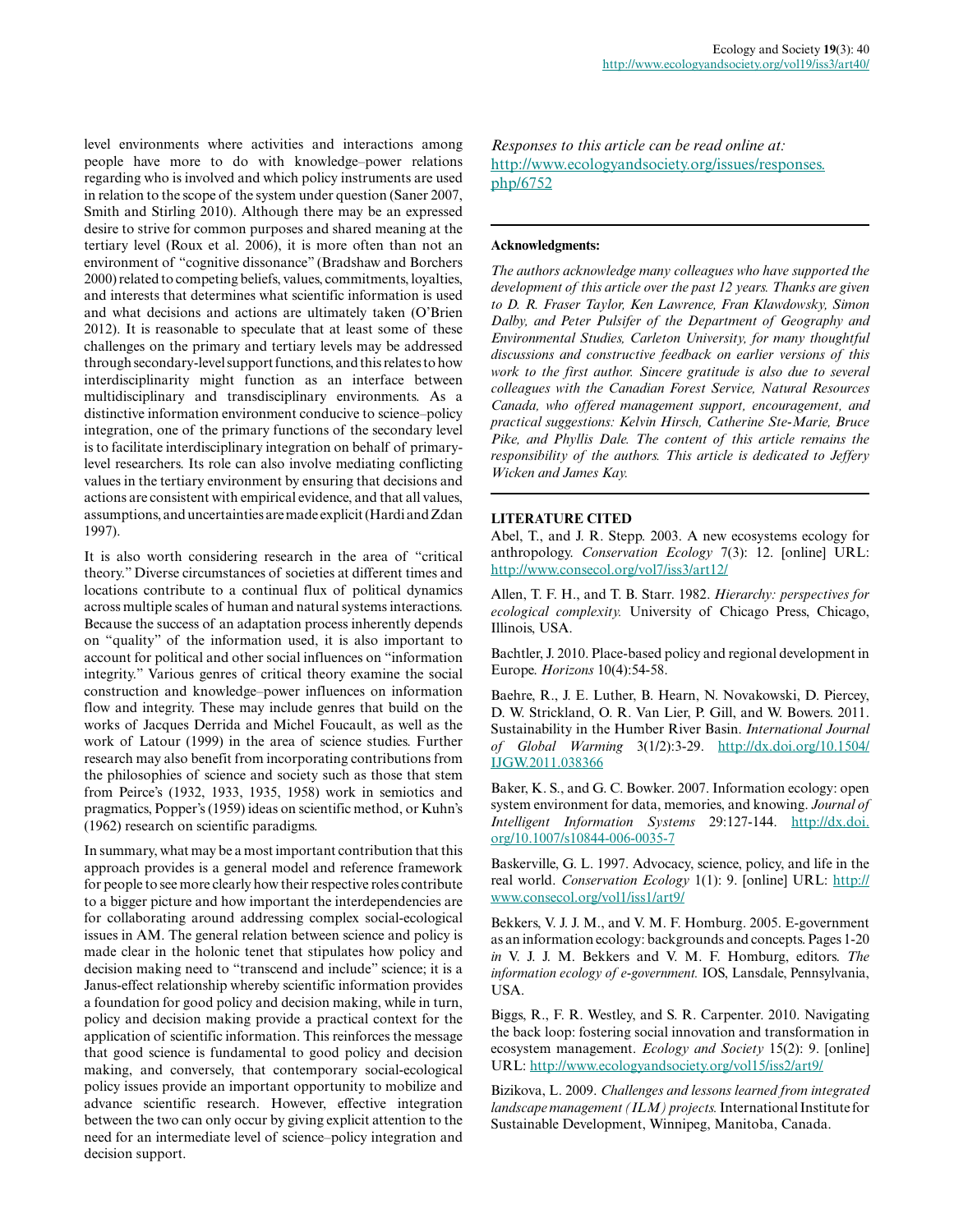Bizikova, L., and R. Waldick. 2010. Informing the policy process through integrated management. *Horizons* 10(4):81-87.

Bradshaw, G. A., and J. G. Borchers. 2000. Uncertainty as information: narrowing the science-policy gap. *Conservation Ecology* 4(1): 7. [online] URL: [http://www.consecol.org/vol4/iss1/](http://www.consecol.org/vol4/iss1/art7/) [art7/](http://www.consecol.org/vol4/iss1/art7/)

Cantin, B. 2010. Integrated place-based approaches for sustainable development. *Horizons* 10(4):7-15.

Cash, D. W., W. Adger, F. Berkes, P. Garden, L. Lebel, P. Olsson, L. Pritchard, and O. Young. 2006. Scale and cross-scale dynamics: governance and information in a multilevel world. *Ecology and Society* 11(2): 8. [online] URL: [http://www.ecologyandsociety.](http://www.ecologyandsociety.org/vol11/iss2/art8/) [org/vol11/iss2/art8/](http://www.ecologyandsociety.org/vol11/iss2/art8/)

Christensen, N. L., A. M. Bartuska, J. H. Brown, S. Carpenter, C. D'Antonio, R. Francis, J. F. Franklin, J. A. MacMahon, R. F. Noss, D. J. Parsons, C. H. Peterson, M. G. Turner, and R. G. Woodmansee. 1996. The report of the Ecological Society of America committee on the scientific basis for ecosystem management. *Ecological Applications* 6:665-691. [http://dx.doi.](http://dx.doi.org/10.2307%2F2269460) [org/10.2307/2269460](http://dx.doi.org/10.2307%2F2269460)

Coren, R. L. 1998. *Evolutionary trajectory: the growth of information in the history and future of earth.* Gordon and Breach, Reading, UK.

Dall, S. R. X., L.-A. Giraldeau, O. Olsson, J. M. McNamara, and D. W. Stephens. 2005. Information and its use by animals in evolutionary ecology. *Trends in Ecology and Evolution* 20:187-193. [http://dx.doi.org/10.1016/j.tree.2005.01.010](http://dx.doi.org/10.1016%2Fj.tree.2005.01.010)

Davenport, T. H. 1997. *Information ecology: mastering the information and knowledge environment.* Oxford University Press, New York, New York, USA.

Dovers, S., and R. Price. 2007. Research and the integration imperative. Pages 36-55 *in* K. S. Hanna and D. S. Slocombe, editors. *Integrated resource and environmental management: concepts and practice.* Oxford University Press, Toronto, Ontario, Canada.

Eddy, B. G. 2005. Integral geography: space, place, and perspective. *World Futures: the Journal of New Paradigm Research* 61(1-2):151-163. [http://dx.doi.org/10.1080/02604020590902434](http://dx.doi.org/10.1080%2F02604020590902434)

Eddy, B. G., G. F. Bonham-Carter, and C. W. Jefferson. 2006. Mineral potential analyzed and mapped at multiple scales—a modified fuzzy logic method using digital geology. Pages 1-39 *in* J. Harris, editor. *GIS applications in the earth sciences.* Special Publication 44, Geological Association of Canada, St. John's, Newfoundland and Labrador, Canada.

Eddy, B. G., and A. Dort. 2011. Integrating socio-economic data for integrated land management (ILM): examples from the Humber River Basin, western Newfoundland. *Geomatica* 65 (3):283-291. [http://dx.doi.org/10.5623/cig2011-044](http://dx.doi.org/10.5623%2Fcig2011-044)

Eddy, B. G., and D. R. F. Taylor. 2005. Exploring the concept of cybercartography using the holonic tenets of integral theory. Pages 35-60 *in* D. R. F. Taylor, editor. *Cybercartography: theory and practice.* Modern Cartography Series, Volume 4. Elsevier, Amsterdam, The Netherlands. [http://dx.doi.org/10.1016/S1363-0814](http://dx.doi.org/10.1016%2FS1363-0814%2805%2980006-1) [\(05\)80006-1](http://dx.doi.org/10.1016%2FS1363-0814%2805%2980006-1)

Eryomin, A. L. 1998. Information ecology – a viewpoint. *International Journal of Environmental Studies* 54:241-253. [http://](http://dx.doi.org/10.1080%2F00207239808711157) [dx.doi.org/10.1080/00207239808711157](http://dx.doi.org/10.1080%2F00207239808711157)

Esbjörn-Hargens, S., and M. Zimmerman. 2009. *Integral ecology: uniting multiple perspectives on the natural world.* Integral Books, Boston, Massachusetts, USA.

Fall, A., D. G. Morgan, and D. Daust. 2001. A framework and software tool to support collaborative landscape analysis: fitting square pegs into square holes. *Transactions in GIS* 5:67-86. [http://](http://dx.doi.org/10.1111%2F1467-9671.00068) [dx.doi.org/10.1111/1467-9671.00068](http://dx.doi.org/10.1111%2F1467-9671.00068)

Favis-Mortlock, D., and D. de Boer. 2005. Simple at heart? Landscape as a self-organizing complex system. Pages 127-172 *in* S. Trudgill and A. Roy, editors. *Contemporary meanings in physical geography.* Arnold, London, UK.

Fiedler, K., A. W. Kruglanski, and E. T. Higgins. 2007. Information ecology and the explanation of social cognition and behaviour. Pages 176-200 *in* A. W. Kruglanski and E. T. Higgins, editors. *Social psychology: handbook of basic principles*. Second edition. Guilford, New York, New York, USA.

Folke, C., S. R. Carpenter, B. Walker, M. Scheffer, T. Chapin, and J. Rockström. 2010. Resilience thinking: integrating resilience, adaptability and transformability. *Ecology and Society* 15(4): 20. [online] URL: [http://www.ecologyandsociety.org/vol15/iss4/](http://www.ecologyandsociety.org/vol15/iss4/art20/) [art20/](http://www.ecologyandsociety.org/vol15/iss4/art20/)

Gibson, R. B. 2007. Integration through sustainability assessment: emerging possibilities at the leading edge of environmental assessment. Pages 72-96 *in* K. S. Hanna and D. S. Slocombe, editors. *Integrated resource and environmental management: concepts and practice.* Oxford University Press, Toronto, Ontario, Canada.

Greene, R., J. E. Luther, R. Devillers, and B. G. Eddy 2010. An approach to GIS-based multiple criteria decision analysis that integrates exploration and evaluation phases: case study in a forest-dominated landscape. *Forest Ecology and Management* 260 (12):2102-2114. [http://dx.doi.org/10.1016/j.foreco.2010.08.052](http://dx.doi.org/10.1016%2Fj.foreco.2010.08.052)

Grumbine, R. E. 1997. Reflections on "what is ecosystem management?" *Conservation Biology* 11:41-47. [http://dx.doi.](http://dx.doi.org/10.1046%2Fj.1523-1739.1997.95479.x) [org/10.1046/j.1523-1739.1997.95479.x](http://dx.doi.org/10.1046%2Fj.1523-1739.1997.95479.x)

Gunderson, L. 2010. Ecological and human community resilience in response to natural disasters. *Ecology and Society* 15(2): 18. [online] URL: [http://www.ecologyandsociety.org/vol15/iss2/](http://www.ecologyandsociety.org/vol15/iss2/art18/) [art18/](http://www.ecologyandsociety.org/vol15/iss2/art18/)

Gunderson, L. H., and C. S. Holling. 2002. *Panarchy: understanding transformations in human and natural systems.* Island, Washington, D.C., USA.

Harcourt, M. 2010. From restless communities to resilient places: the role of the national government and the importance of integrated community sustainability plans. *Horizons* 10(4):50-53.

Hardi, P., and T. Zdan. 1997. *Assessing sustainable development: principles in practice.* International Institute for Sustainable Development, Winnipeg, Manitoba, Canada. [online] URL: <http://www.iisd.org/pdf/bellagio.pdf>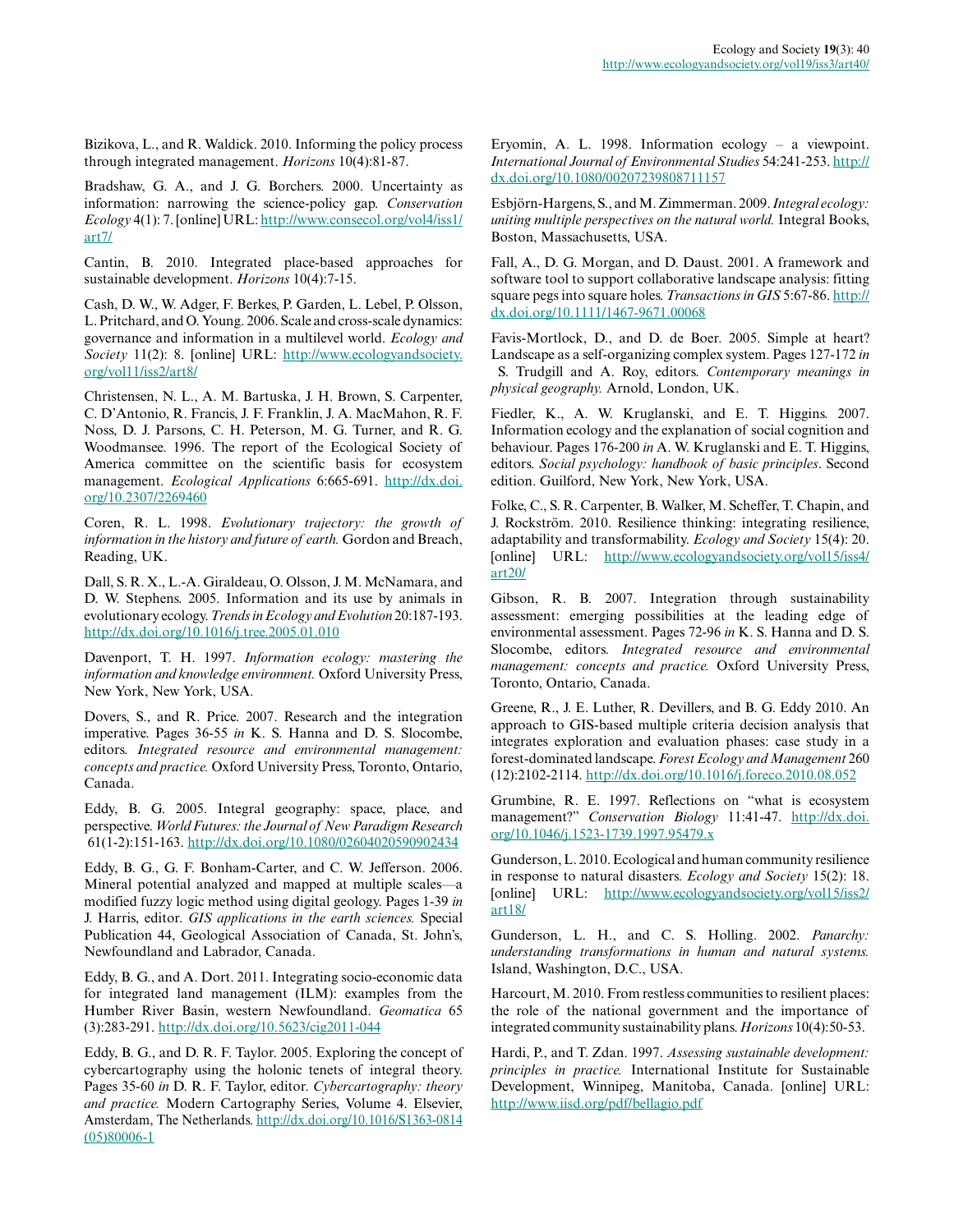Harris, G. 2002. Integrated assessment and modeling—science for sustainability. Pages 5-17 *in* R. Costanza and S. E. Jørgensen, editors. *Understanding and solving environmental problems in the 21st century: toward a new, integrated hard problem science.* Elsevier, Amsterdam, The Netherlands. [http://dx.doi.org/10.1016/](http://dx.doi.org/10.1016%2FB978-008044111-5%2F50003-2) [B978-008044111-5/50003-2](http://dx.doi.org/10.1016%2FB978-008044111-5%2F50003-2)

Hearn, B., J. E. Luther, and D. Gray. 2008. An integrated risk analysis framework in support of sustainable forest management in Canada: project overview. Pages 38-41 *in* B. McAfee and C. Malouin, editors. *Implementing ecosystem-based management approaches in Canada's forests: a science–policy dialogue.* Natural Resources Canada, Canadian Forest Service, Ottawa, Ontario, Canada.

Hogeweg, P. 2007. From population dynamics to ecoinformatics: ecosystems as multilevel information processing systems. *Ecological Informatics* 2:103-111. [http://dx.doi.org/10.1016/j.](http://dx.doi.org/10.1016%2Fj.ecoinf.2007.01.002) [ecoinf.2007.01.002](http://dx.doi.org/10.1016%2Fj.ecoinf.2007.01.002)

Holling, C. S. 1978. *Adaptive environmental assessment and management.* Blackburn, Caldwell, New Jersey, USA.

Holling, C. S. 1998. Two cultures of ecology. *Conservation Ecology* 2(2): 4. [online] URL:<http://www.consecol.org/vol2/iss2/art4/>

Holling, C. S. 2004. From complex regions to complex worlds. *Ecology and Society* 9(1): 11. [online] URL: http://www. ecologyandsociety.org/vol9/iss1/art11/

Jones, N. A., H. Ross, T. Lynam, P. Perez, and A. Leitch. 2011. Mental models: an interdisciplinary synthesis of theory and methods. *Ecology and Society* 16(1): 46. [online] URL: [http://](http://www.ecologyandsociety.org/vol16/iss1/art46/) [www.ecologyandsociety.org/vol16/iss1/art46/](http://www.ecologyandsociety.org/vol16/iss1/art46/)

Jørstad, E., and K. Skogen. 2010. The Norwegian Red List between science and policy. *Environmental Science & Policy* 13:115-122. [http://dx.doi.org/10.1016/j.envsci.2009.12.003](http://dx.doi.org/10.1016%2Fj.envsci.2009.12.003)

Jung, W. 1999. *Expert advice in global environmental decision making: how close should science and policy get?* Discussion Paper E-99-14, Kennedy School of Government, Harvard University, Cambridge, Massachusetts, USA.

Kappel, C. V., R. G. Martone, and J. E. Duffy. 2006. Ecosystembased management (definition). *In* C. J. Cleveland, editor. *Encyclopedia of Earth*. Environmental Information Coalition, National Council for Science and the Environment, Washington, D.C., USA. [online] URL: [http://www.eoearth.org/view/](http://www.eoearth.org/view/article/152249/) [article/152249/](http://www.eoearth.org/view/article/152249/)

Kay, J. 2000. Ecosystems as self-organizing holarchic open systems: narratives and the second law of thermodynamics. Pages 135-159 *in* S. E. Jørgensen and F. Muller, editors. *Handbook of ecosystems theories and management*. Lewis, Boca Raton, Florida, USA.

Koestler, A. 1967. *The ghost in the machine.* MacMillan, New York, New York, USA.

Kuhn, T. S. 1962. *The structure of scientific revolutions*. University of Chicago Press, Chicago, Illinois, USA.

Küppers, B.-O. 1990. *Information and the origin of life.* MIT Press, Cambridge, Massachusetts, USA.

Latour, B. 1999. *Pandora's hope: essays on the reality of science studies.* Harvard University Press, Cambridge, Massachusetts, USA.

Layzer, J. 2010. Ecosystem-based management in the United States. *Horizons* 10(4):59-63.

Lindholm, M., and T. Sarjakoski. 1994. Designing a visualization user interface. Pages 167-184 *in* A. M. MacEachren and D. R. F. Taylor, editors. *Visualization in modern cartography*. Modern Cartography Series, Volume 2. Elsevier Science, Oxford, UK. [http://dx.doi.org/10.1016/B978-0-08-042415-6.50016-8](http://dx.doi.org/10.1016%2FB978-0-08-042415-6.50016-8)

Malhotra, Y. 2002. Information ecology and knowledge management: toward knowledge ecology for hyperturbulent organizational environments. *In* D. L. Kiel, editor. *Encyclopedia of life support systems (EOLSS).* Developed under the auspices of the UNESCO, EOLSS, Oxford, UK.

Maturana, H. R., and F. J. Varela. 1980. *Autopoiesis and cognition: the realization of the living.* Kluwer, Dordrecht, The Netherlands. [http://dx.doi.org/10.1007/978-94-009-8947-4](http://dx.doi.org/10.1007%2F978-94-009-8947-4)

Max-Neef, M. A. 2005. Commentary: foundations of transdisciplinarity. *Ecological Economics* 53:5-16. [http://dx.doi.](http://dx.doi.org/10.1016%2Fj.ecolecon.2005.01.014) [org/10.1016/j.ecolecon.2005.01.014](http://dx.doi.org/10.1016%2Fj.ecolecon.2005.01.014)

McAfee, B., R. de Camino, P. Burton, B. Eddy, L. Fähser, C. Messier, M. Reed, T. Spies, and R. Vides. 2010. Managing forested landscapes for social–ecological resilience. Pages 401-435 *in* G. Mery, P. Katila, G. Galloway, R. I. Alfaro, M. Kanninen, M. Lobovikov, and J. Varjo, editors. *Forests and society—responding to global drivers of change*. International Union of Forest Research Organizations (IUFRO) World Series Volume 25, IUFRO, Vienna, Austria.

Mingers, J. 1997. The nature of information and its relationship to meaning. Pages 73-84 *in* R. L. Winder, S. K. Probert, and I. A. Beeson, editors. *Philosophical aspects of information systems*. Taylor and Francis, London, UK.

Mitchell, B., and D. Shrubsole. 2007. An overview of integration in resource and environmental management. Pages 21-35 *in* K. S. Hanna and D. S. Slocombe, editors. *Integrated resource and environmental management: concepts and practice.* Oxford University Press, Toronto, Ontario, Canada.

Nardi, B. A., and V. L. O'Day. 2000. *Information ecologies: using technology with heart.* MIT Press, Cambridge, Massachusetts, USA.

O'Brien, K. 2012. Global environmental change II: from adaptation to deliberate transformation. *Progress in Human Geography* 36(5):667-676. [http://dx.doi.org/10.1177/0309132511425767](http://dx.doi.org/10.1177%2F0309132511425767)

O'Neill, R. V. 1989. Perspectives in hierarchy and scale. Pages 140-176 *in* J. Roughgarden, R. M. May, and S. A. Levin, editors. *Perspectives in ecological theory.* Princeton University Press, Princeton, New Jersey, USA.

Opdam, P., R. Foppen, and C. Vos. 2001. Bridging the gap between ecology and spatial planning in landscape ecology. *Landscape Ecology* 16:767-779. [http://dx.doi.org/10.1023/A:1014475908949](http://dx.doi.org/10.1023%2FA%3A1014475908949)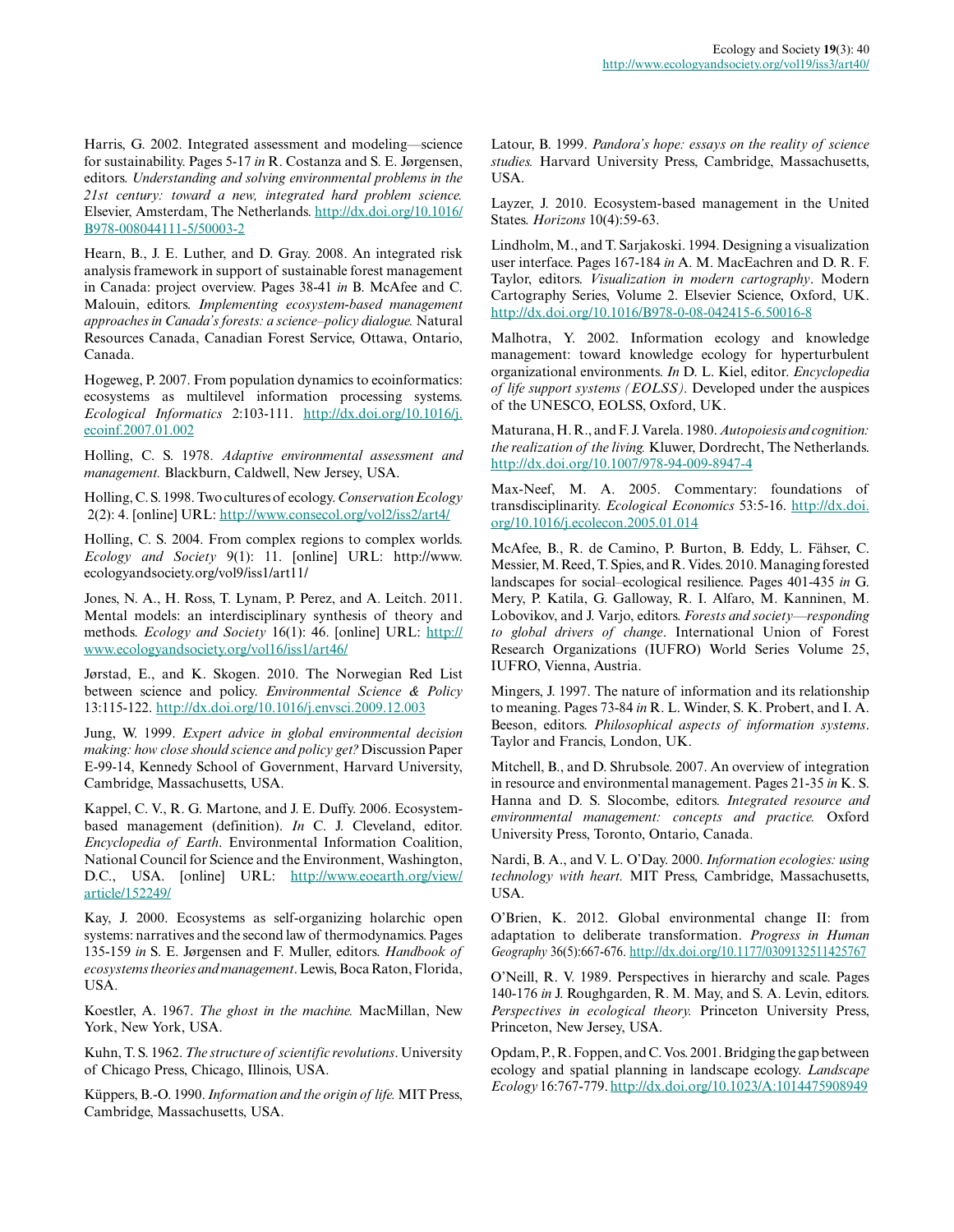Patten, B. C., B. D. Fath, J. S. Choi, S. Bastianoni, S. R. Borret, S. Brandt-Williams, M. Debeljak, J. Fonseca, W. E. Grant, D. Karnawati, J. C. Marques, A. Moser, F. Müller, C. Pahl-Wostl, R. Seppelt, W. H. Steinborn, and Y. M. Svirezhev. 2002. Complex adaptive hierarchical systems. Pages 41-94 *in* R. Costanza and S. E. Jørgensen, editors. *Understanding and solving environmental problems in the 21st century: toward a new, integrated hard problem science.* Elsevier, Amsterdam, The Netherlands. [http://dx.doi.](http://dx.doi.org/10.1016%2FB978-008044111-5%2F50005-6) [org/10.1016/B978-008044111-5/50005-6](http://dx.doi.org/10.1016%2FB978-008044111-5%2F50005-6)

Peirce, C. S. 1932. *Collected papers of Charles Sanders Peirce. Volumes I and II, principles of philosophy and elements of logic.* C. Hartshorne and P. Weiss, editors. Belknap, Cambridge, Massachusetts, USA.

Peirce, C. S. 1933. *Collected papers of Charles Sanders Peirce. Volumes III and IV, exact logic (published papers) and the simplest mathematics.* C. Hartshorne and P. Weiss, editors. Belknap, Cambridge, Massachusetts, USA.

Peirce, C. S. 1935. *Collected papers of Charles Sanders Peirce. Volumes V and VI, pragmatism and pragmaticism and scientific metaphysics.* C. Hartshorne and P. Weiss, editors. Belknap, Cambridge, Massachusetts, USA.

Peirce, C. S. 1958. *Collected papers of Charles Sanders Peirce. Volumes VII and VIII, science and philosophy and reviews, correspondence and bibliography.* A. W. Burks, editor. Belknap, Cambridge, Massachusetts, USA.

Pollard, S. J. T., G. J. Davies, F. Coley, and M. Lemon. 2008. Better environmental decision making—recent progress and future trends. *Science of the Total Environment* 400:20-31. [http://dx.doi.](http://dx.doi.org/10.1016%2Fj.scitotenv.2008.07.022) [org/10.1016/j.scitotenv.2008.07.022](http://dx.doi.org/10.1016%2Fj.scitotenv.2008.07.022)

Popper, K. 1959. *The logic of scientific discovery*. Unwin Hyman, London, UK.

Pregernig, M. 2006. Transdisciplinarity viewed from afar: science–policy assessments as forums for the creation of transdisciplinary knowledge. *Science and Public Policy* 33:445-455.

Price, K., A. Roburn, and A. MacKinnon. 2009. Ecosystem-based management in the Great Bear Rainforest. *Forest Ecology and Management* 258:495-503. [http://dx.doi.org/10.1016/j.foreco.2008.10.010](http://dx.doi.org/10.1016%2Fj.foreco.2008.10.010)

Pulsifer, P. L., and D. R. F. Taylor. 2005. The cartographer as mediator: cartographic representation from shared geographic information. Pages 149-179 *in* D. R. F. Taylor, editor. *Cybercartography: theory and practice.* Modern Cartography Series, Volume 4. Elsevier, Amsterdam, The Netherlands. [http://](http://dx.doi.org/10.1016%2FS1363-0814%2805%2980010-3) [dx.doi.org/10.1016/S1363-0814\(05\)80010-3](http://dx.doi.org/10.1016%2FS1363-0814%2805%2980010-3)

Rammel, C., S. Stagl, and H. Wilfing. 2007. Managing complex adaptive systems—a co-evolutionary perspective on natural resource management. *Ecological Economics* 63:9-21. [http://dx.](http://dx.doi.org/10.1016%2Fj.ecolecon.2006.12.014) [doi.org/10.1016/j.ecolecon.2006.12.014](http://dx.doi.org/10.1016%2Fj.ecolecon.2006.12.014)

Rasmussen, J. 1999. Ecological interface design for reliable human-machine systems. *International Journal of Aviation Psychology* 9:203-223. [http://dx.doi.org/10.1207/s15327108ijap0903\\_2](http://dx.doi.org/10.1207%2Fs15327108ijap0903_2)

Rindfuss, R. R., S. J. Walsh, B. L. Turner, J. Fox, and V. Mishra. 2004. Developing a science of land change: challenges and methodological issues. *Proceedings of the National Academy of* *Sciences of the United States of America* 101:13976-13981. [http://](http://dx.doi.org/10.1073%2Fpnas.0401545101) [dx.doi.org/10.1073/pnas.0401545101](http://dx.doi.org/10.1073%2Fpnas.0401545101)

Roux, D. J., K. H. Rogers, H. C. Biggs, P. J. Ashton, and A. Sergeant. 2006. Bridging the science–management divide: moving from unidirectional knowledge transfer to knowledge interfacing and sharing. *Ecology and Society* 11(1): 4. [online] URL: [http://](http://www.ecologyandsociety.org/vol11/iss1/art4/) [www.ecologyandsociety.org/vol11/iss1/art4/](http://www.ecologyandsociety.org/vol11/iss1/art4/)

Rowley, J. 2007. The wisdom hierarchy; representations of the DIKW hierarchy. *Journal of Information Science* 33:163-180. [http://dx.doi.org/10.1177/0165551506070706](http://dx.doi.org/10.1177%2F0165551506070706)

Rykiel, E. J. 2002. Science and decisionmaking. Pages 153-166 *in* R. Costanza and S. E. Jørgensen, editors. *Understanding and solving environmental problems in the 21st century: toward a new, integrated hard problem science.* Elsevier, Amsterdam, The Netherlands. [http://dx.doi.org/10.1016/B978-008044111-5/50010-](http://dx.doi.org/10.1016%2FB978-008044111-5%2F50010-X) [X](http://dx.doi.org/10.1016%2FB978-008044111-5%2F50010-X)

Sadler, B. 2010. Spatial approaches to integrated management for sustainable development. *Horizons* 10(4):95-105.

Salthe, S. N. 1985. *Evolving hierarchical systems.* Columbia, New York, New York, USA.

Salthe, S. N. 2003. Infodynamics, a developmental framework for ecology/economics. *Conservation Ecology* 7(3): 3. [online] URL: <http://www.consecol.org/vol7/iss3/art3/>

Saner, M. A. 1999. Two cultures: not unique to ecology. *Conservation Ecology* 3(1): r2. [online] URL: [http://www.](http://www.consecol.org/vol3/iss1/resp2/) [consecol.org/vol3/iss1/resp2/](http://www.consecol.org/vol3/iss1/resp2/)

Saner, M. 2007. *A map of the interface between science and policy.* Council of Canadian Academies, Ottawa, Ontario, Canada. [online] URL: [http://www.issp.uottawa.ca/eng/documents/ISSP2014-](http://www.issp.uottawa.ca/eng/documents/ISSP2014-SPIBrief6-MapoftheInterface.pdf) [SPIBrief6-MapoftheInterface.pdf](http://www.issp.uottawa.ca/eng/documents/ISSP2014-SPIBrief6-MapoftheInterface.pdf)

Sarewitz, D., and R. A. Pielke, Jr. 2007. The neglected heart of science policy: reconciling supply of and demand for science. *Environmental Science & Policy* 10:5-16. [http://dx.doi.](http://dx.doi.org/10.1016%2Fj.envsci.2006.10.001) [org/10.1016/j.envsci.2006.10.001](http://dx.doi.org/10.1016%2Fj.envsci.2006.10.001)

Schneider, E. D., and J. J. Kay. 1994. Complexity and thermodynamics: towards a new ecology. *Futures* 24:626-647. [http://dx.doi.org/10.1016/0016-3287\(94\)90034-5](http://dx.doi.org/10.1016%2F0016-3287%2894%2990034-5)

Shannon, C., and W. Weaver. 1949. *The mathematical theory of communication.* University of Illinois Press, Urbana, Illinois, USA.

Slocombe, D. S., and K. S. Hanna. 2007. Integration in resource and environmental management. Pages 1-20 *in* K. S. Hanna and D. S. Slocombe, editors. *Integrated resource and environmental management: concepts and practice.* Oxford University Press, Toronto, Ontario, Canada.

Smith, A., and A. Stirling. 2010. The politics of social-ecological resilience and sustainable socio-technical transitions. *Ecology and Society* 15(1): 11. [online] URL: [http://www.ecologyandsociety.](http://www.ecologyandsociety.org/vol15/iss1/art11/) [org/vol15/iss1/art11/](http://www.ecologyandsociety.org/vol15/iss1/art11/)

Stepp, J. R. 1999. Prospectus for information ecology. *Georgia Journal of Ecological Anthropology* 3:38-54.